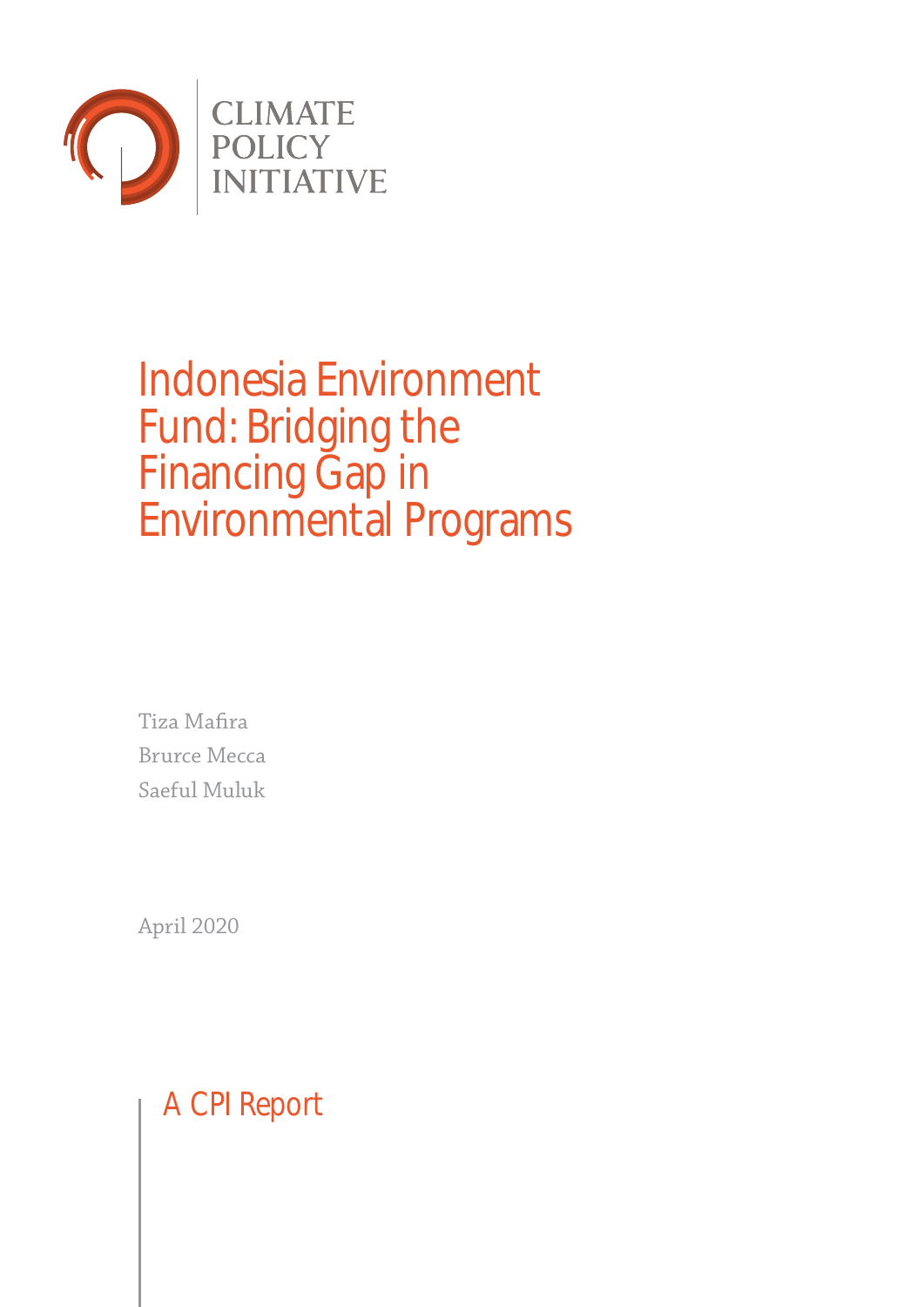# **Acknowledgements**

We express our gratitude to the Coordinating Ministry of Economic Affairs, Ministry of Finance, and Ministry of Environment and Forestry, for their partnership and support on data collection, discussions, and interviews.

We thank our partners Eka Melisa, Binbin Mariana, Haykal Ardhani, and Abimanyu Aji from The Partnership for Governance Reform (Kemitraan) as well as Dr. Suzanty Sitorus and Guntur Sutiyono for their guidance,

We thank our CPI colleagues Mahua Acharya for her review, Elysha Davila, Angel Jacob, and Josh Wheeling for their review and communication support, and Lidya Jalius for her operational support.

This study is supported by the Royal Norwegian Embassy.

# **Descriptors**

| Sector                     | Climate Finance                                                                                                                                                          |                                    |
|----------------------------|--------------------------------------------------------------------------------------------------------------------------------------------------------------------------|------------------------------------|
| Region                     | Indonesia                                                                                                                                                                |                                    |
| Keywords                   | Climate Fund; Financing Gap; Environment Fund                                                                                                                            |                                    |
| <b>Related CPI Reports</b> | The Landscape of Public Climate Finance in Indonesia 2014,<br>Taking Stock of International Contributions to Low Carbon,<br>Climate Resilient Land Use in Indonesia 2016 |                                    |
| Contact                    | Tiza Mafira                                                                                                                                                              | tiza.mafira@cpiclimatefinance.org  |
|                            | <b>Brurce Mecca</b>                                                                                                                                                      | brurce.mecca@cpiclimatefinance.org |
|                            | Saeful Muluk                                                                                                                                                             | saeful.muluk@cpiclimatefinance.org |
|                            |                                                                                                                                                                          |                                    |

# **About CPI**

CPI is an analysis and advisory organization with deep expertise in finance and policy. Our mission is to help governments, businesses, and financial institutions drive economic growth while addressing climate change. CPI has six offices around the world in Brazil, India, Indonesia, Kenya, the United Kingdom, and the United States.

Copyright © 2020 Climate Policy Initiative [www.climatepolicyinitiative.org](http://www.climatepolicyinitiative.org )

All rights reserved. CPI welcomes the use of its material for noncommercial purposes, such as policy discussions or educational activities, under a Creative Commons Attribution-NonCommercial-ShareAlike 3.0 Unported License. For commercial use, please contact admin@cpisf.org.

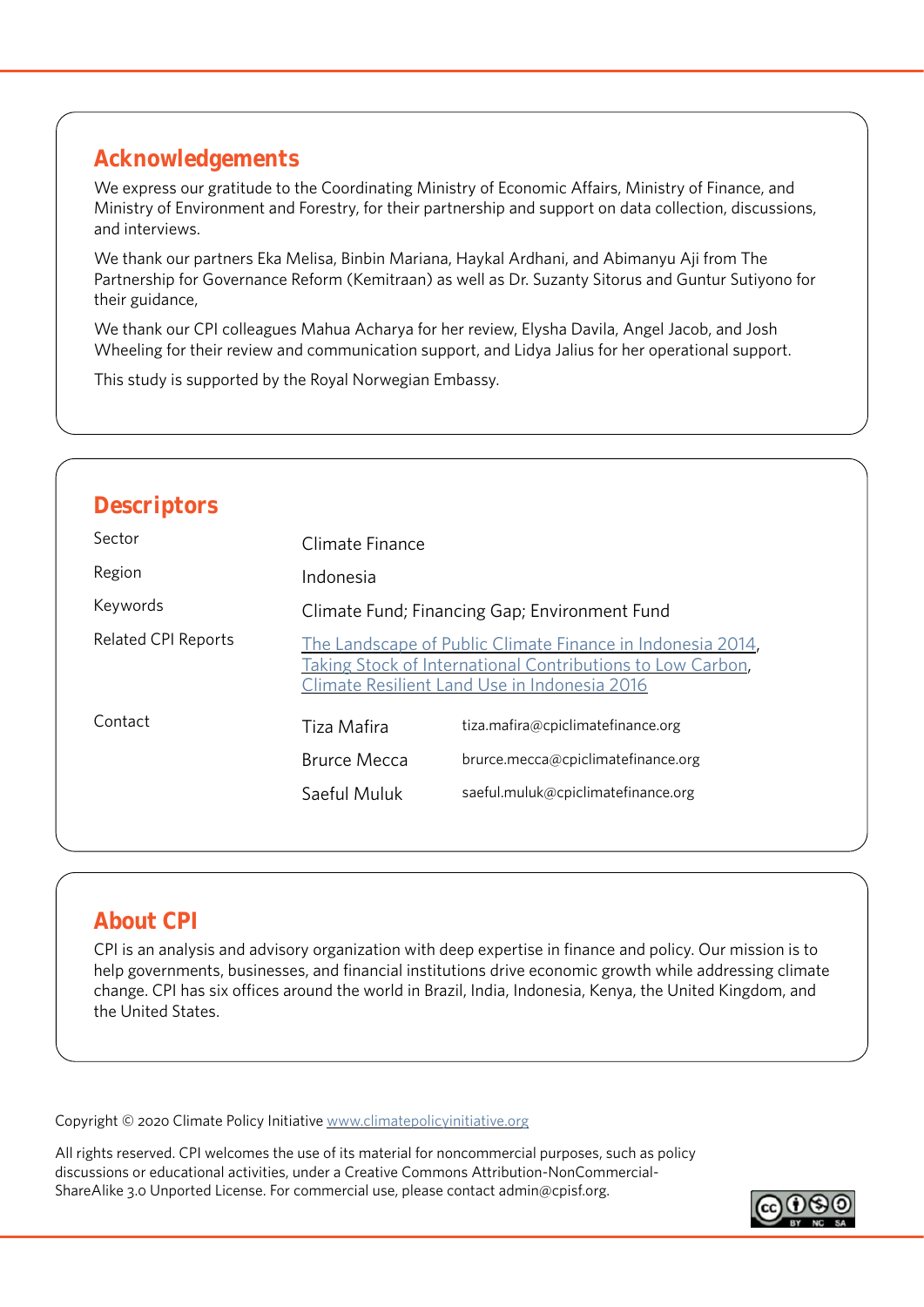### **contents**

|    | <b>EXECUTIVE SUMMARY</b>                                                                                          | 1               |
|----|-------------------------------------------------------------------------------------------------------------------|-----------------|
| 1. | <b>INTRODUCTION</b>                                                                                               | $\overline{4}$  |
| 2. | <b>REGULATORY FRAMEWORK FOR PUBLIC SERVICES AGENCY IN INDONESIA</b><br>2.1 GOVERNANCE<br>2.2 FINANCIAL MANAGEMENT | 5<br>5<br>6     |
|    | 2.2.1. FLOW OF FUNDS                                                                                              | 6               |
|    | 2.2.2. PROCUREMENT                                                                                                | 8               |
|    | 2.2.3. GRANTS                                                                                                     | 8               |
|    | 2.2.4. LOANS AND INVESTMENT                                                                                       | 8               |
|    | 2.2.5. RECEIVABLES                                                                                                | 9               |
|    | 2.3 INDONESIA ENVIRONMENTAL FUND AGENCY (BPDLH)                                                                   | 9               |
|    | 2.3.1. GOVERNANCE                                                                                                 | 10 <sup>°</sup> |
|    | 2.3.2. FINANCIAL MANAGEMENT                                                                                       | 11              |
| 3. | COMPARISON BETWEEN THE ENVIRONMENTAL FUND AND OTHER FUND-MANAGEMENT PUBLIC<br><b>SERVICE AGENCIES (BLUS)</b>      | 12              |
|    | 3.1 REVOLVING FUND FOR COOPERATIVES AND MICRO SMES (LPDB)                                                         | 13              |
|    | 3.2 FORESTRY FUND (P3H)                                                                                           | 14              |
|    | 3.3 REVOLVING FUND FOR MARITIME AND FISHERIES SMES (LPMUKP)                                                       | 14              |
|    | 3.4 HOUSING FUND (LPDPP)                                                                                          | 15              |
|    | 3.5 EDUCATION FUND (LPDP)                                                                                         | 16              |
|    | 3.6 PALM OIL FUND (BPDPKS)                                                                                        | 16              |
|    | 3.7 ULTRA MICRO FINANCING (PIP)                                                                                   | 16              |
|    | 3.8 ENVIRONMENT FUND                                                                                              | 17              |
| 4. | <b>COMPARISON BETWEEN DIFFERENT FUNDING MECHANISMS MANAGED BY THE</b><br><b>ENVIRONMENT FUND (BPDLH)</b>          | 19              |
|    | 4.1 REDUCING EMISSIONS FROM DEFORESTATION AND FOREST DEGRADATION<br>(REDD+) FUND                                  | 19              |
|    | 4.2 REVOLVING FUND FOR FOREST REHABILITATION                                                                      | 20              |
|    | 4.3 FOLLOW-UP STUDY ON POTENTIAL FINANCING SCHEMES                                                                | 21              |
| 5. | <b>CONCLUSIONS</b>                                                                                                | 22              |
| 6. | <b>REFERENCES</b><br>24                                                                                           |                 |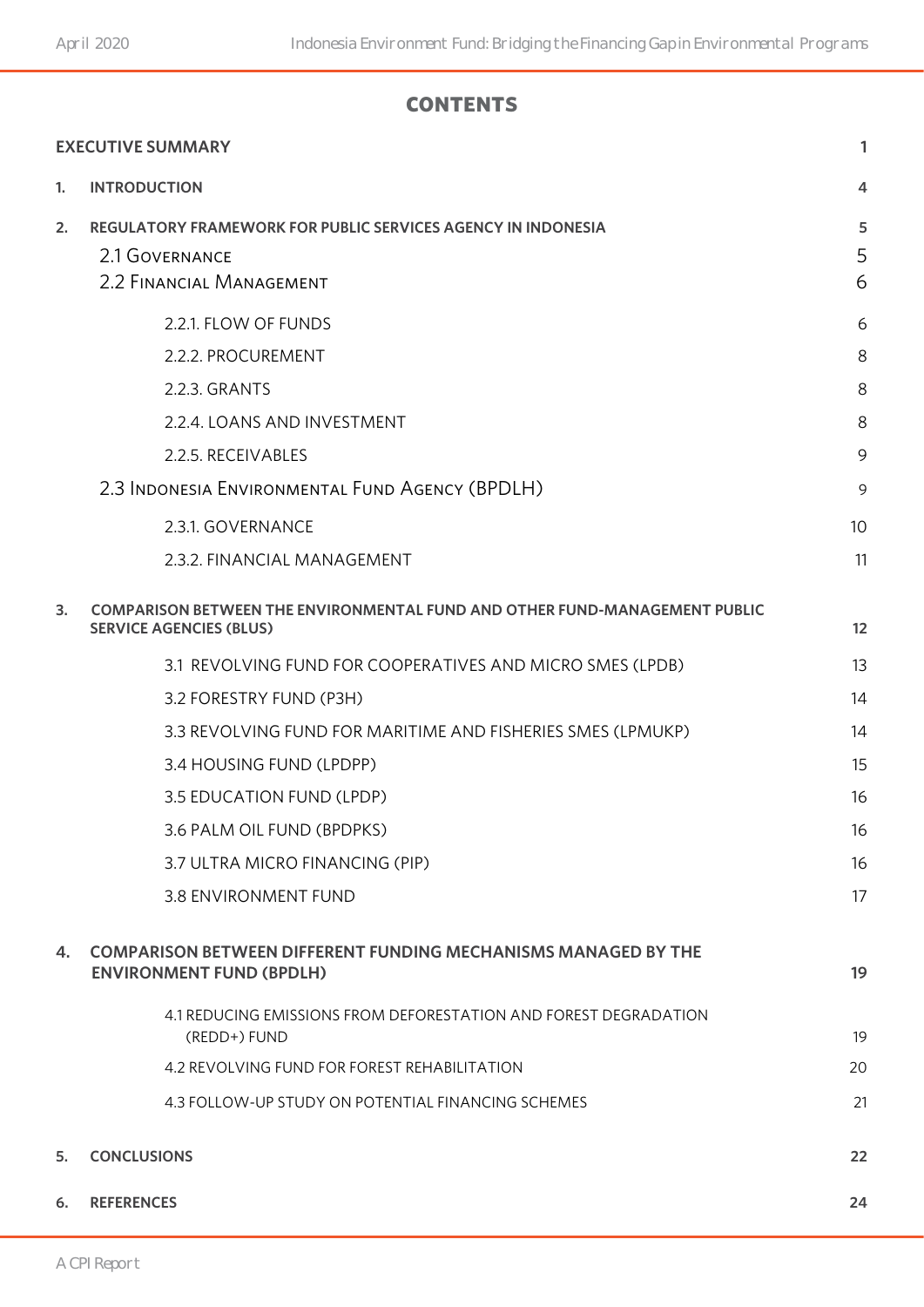# **Executive Summary**

International development partners have recognized Indonesia's efforts to better meet its climate and environmental goals by pledging their financial support. Indonesia has pledged to reduce 29% emissions by 2030 on its own and  $41\%$  with international assistance<sup>1</sup> . However, without adequate delivery mechanisms for climate finance that are capable of navigating the complex arrangements of development cooperation, the collective efforts towards these goals could be ineffective and inefficient.

The *Landscape of Public Climate Finance*—a 2014 report published by the Ministry of Finance and Climate Policy Initiative—pointed to significant challenges faced by development partners in delivering finance, and by the Government of Indonesia in absorbing international climate finance at scale. A funding mechanism capable of accommodating these challenges is necessary for Indonesia to meet its climate and environment goals.

Recently, the Ministry of Finance and the Ministry of Environment and Forestry has established a public service agency (*Badan Layanan Umum* or **BLU**) as a non-structural entity under the Ministry of Finance to manage funds for environmental protection and management, including climate change mitigation and adaptation efforts. The regulatory framework of a BLU provides solid legal basis for a robust and flexible vehicle to fund activities for public interest, including managing money from international donors.

This paper aims to unpack the Public Agency for Environment Fund Management (*Badan Pengelolaan Dana Lingkungan Hidup*—**BPDLH**) and analyze its role and potential as the "financing hub" for environmental programs in Indonesia. The analysis is supported by a review of the BLU regulatory frameworks, and includes a comparison with seven fund-managing BLUs already in operation, namely:

- 1. Agency of Revolving Fund Management for Cooperatives and Micro, Small, and Medium Enterprises (*Lembaga Pengelola Dana Bergulir Koperasi, Usaha Mikro, Kecil dan Menengah*–LPDB KUMKM) under the Ministry of Cooperatives and Micro, Small, and Medium Enterprises;
- 2. The Forestry Fund or the Center for Forest Development Financing (*Pusat Pembiayaan Pembangunan Hutan*—P3H) that is being dissolved to BPDLH, under the Ministry of Environment and Forestry;
- 3. The Fisheries Business Capital Management Institute (*Lembaga Pengelola Modal Usaha Kelautan dan Perikanan*—LPMUKP) under the Ministry of Maritime Affairs and Fisheries;
- 4. The Center for Housing Financing Management (*Lembaga Pengelola Dana Pembiayaan Perumahan*— LPDPP) under the Ministry of Public Works and Housing;
- 5. The Palm Oil Fund managed by the Agency for Palm Oil Fund Management (*Badan Pengelola Dana Perkebunan Kelapa Sawit* –BPDPKS) under the Ministry of Finance;
- 6. Education Fund managed by the Agency for Education Fund Management (*Lembaga Pengelola Dana Pendidikan* –LPDP) under the Ministry of Finance;
- 7. The Ultra Micro Financing under the Center of Government Investment (*Pusat Investasi Pemerintah*—PIP).

In this paper, we also analyze the two funding windows to be managed by BPDLH as it begins its operations, namely the Reducing Emissions from Deforestation and Forest Degradation (REDD+) Fund and Forest Rehabilitation Revolving Fund.

<sup>1</sup> Indonesia's Nationally Determined Contribution (NDC) submitted to UNFCCC (2016)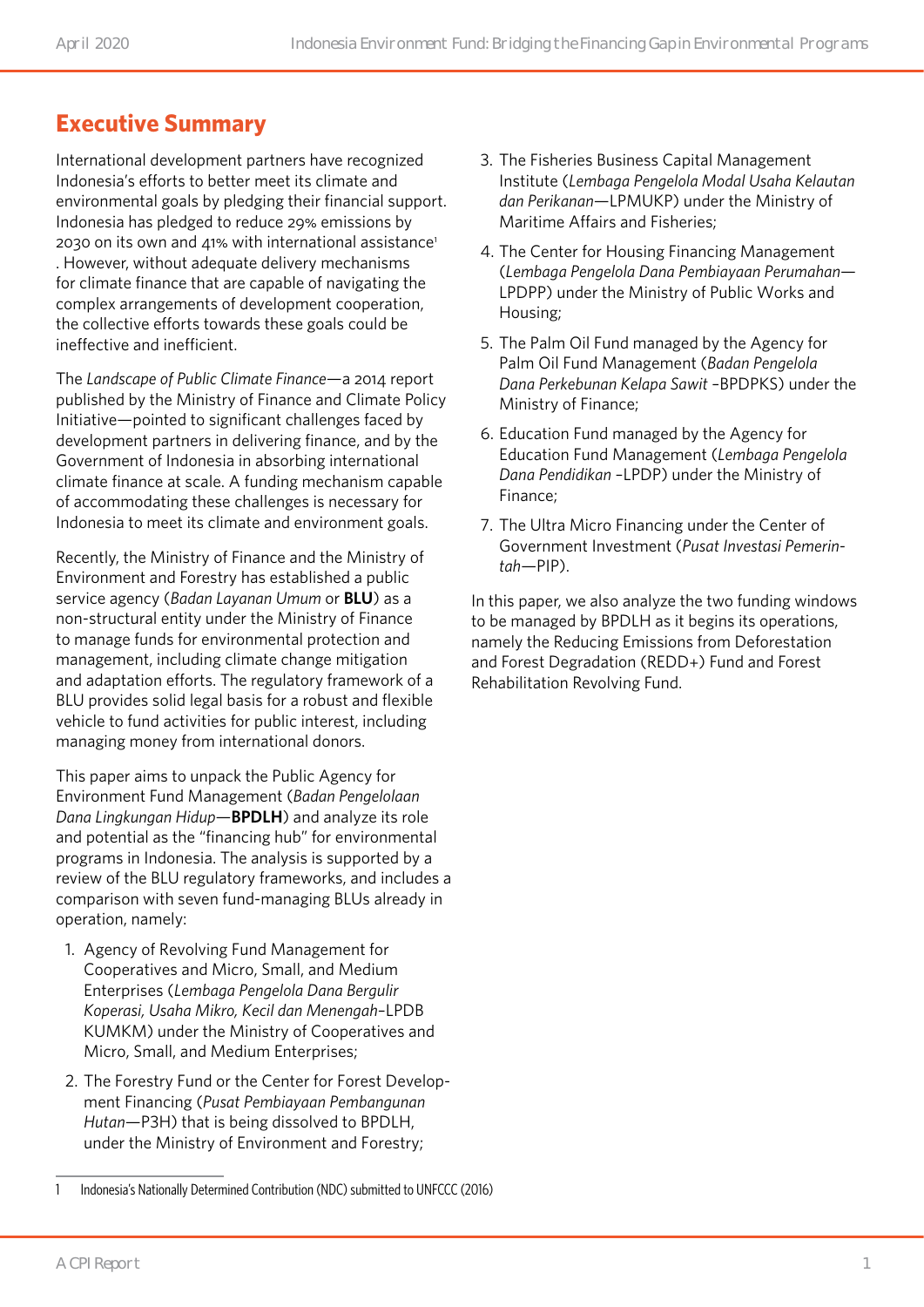

Figure ES1: Comparison of Fund-Management BLUs in Indonesia .

\*Hypothetical Scenario

#### **Key Findings**

**The BLU legal vehicle offers flexibility in terms of the sources of finance it can accept, and the funding instruments it can offer**. However, in its current form it requires a dual financial reporting system to manage funding sourced from the state budget and those from other sources. Managing this, combined with the financial risks posed by having various revenue sources and funding instruments that will each require a rigorous risk management strategy, will present a challenge. The good news is that the government is well-rehearsed in these practices due to having

managed hundreds of BLUs, seven of which were established specifically to provide fund-management services. The flexibility allows for some interesting managerial traits. Procurement, for example, might follow government procurement guidelines for revenues sourced from the state budget, or it might follow donor guidelines for donor funds managed in trust. BLU regulations also allow BPDLH to look for the appropriate people to manage these challenges by permitting the staffing to involve a mix of civil servant and non-civil servant professionals. Exceptions exist, notably only civil servants can gain access to the BLU treasury as BLU revenue is considered state revenue. This rule upholds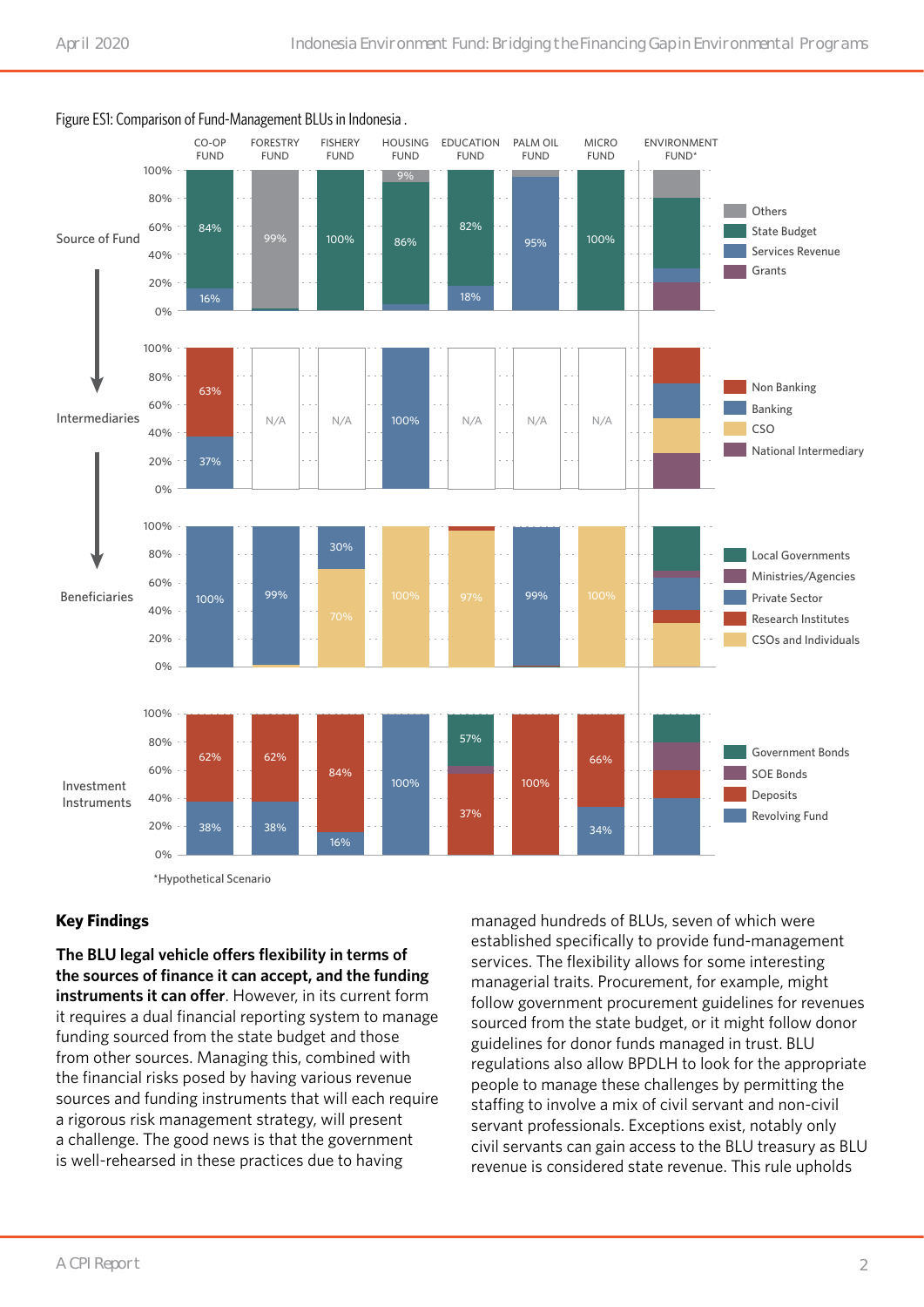the fiduciary standards of a BLU while still being able to attract non-government professionals for strategic or business decisions.

**While most sources of revenue for past fund-managing BLUs in Indonesia are from state budgets, BPDLH could have diverse sources of revenue, including revenues from international donors and carbon markets, as well as a diverse project portfolio.** Through a rigorous investment and risk management strategy, not only will BPDLH have more secure and diverse sources of funds, but also more diverse beneficiaries. As a result, BPDLH has potential to achieve bigger impacts. That being said, the effectiveness and efficiency of each of the seven fund-managing BLUs varies from each other. Some, such as the Cooperatives Fund, have managed to run its entire mandate and disbursed most of the funds that it manages. Others, such as the CPO Fund, have several mandates but have only managed

to disburse funds to a few of them. Since BLUs have a public impact objective as well as a financial objective, effectiveness, and efficiency must be seen through the lens of both, implemented programs and financial performance against impact.

**While BPDLH shares the same characteristics with the other fund-managing BLUs in Indonesia on leveraging public and private funds for public services, it is the first BLU with flexibility to source both state funds and international financing.** In other words, BPDLH can act strategically as a "funding hub" for various funding mechanisms and act on the principle of additionality by bridging the gap between existing funding mechanisms for various environmental programs. There are various financing gaps that could potentially become the project pipelines for BPDLH, which could be explored as a follow up from this study.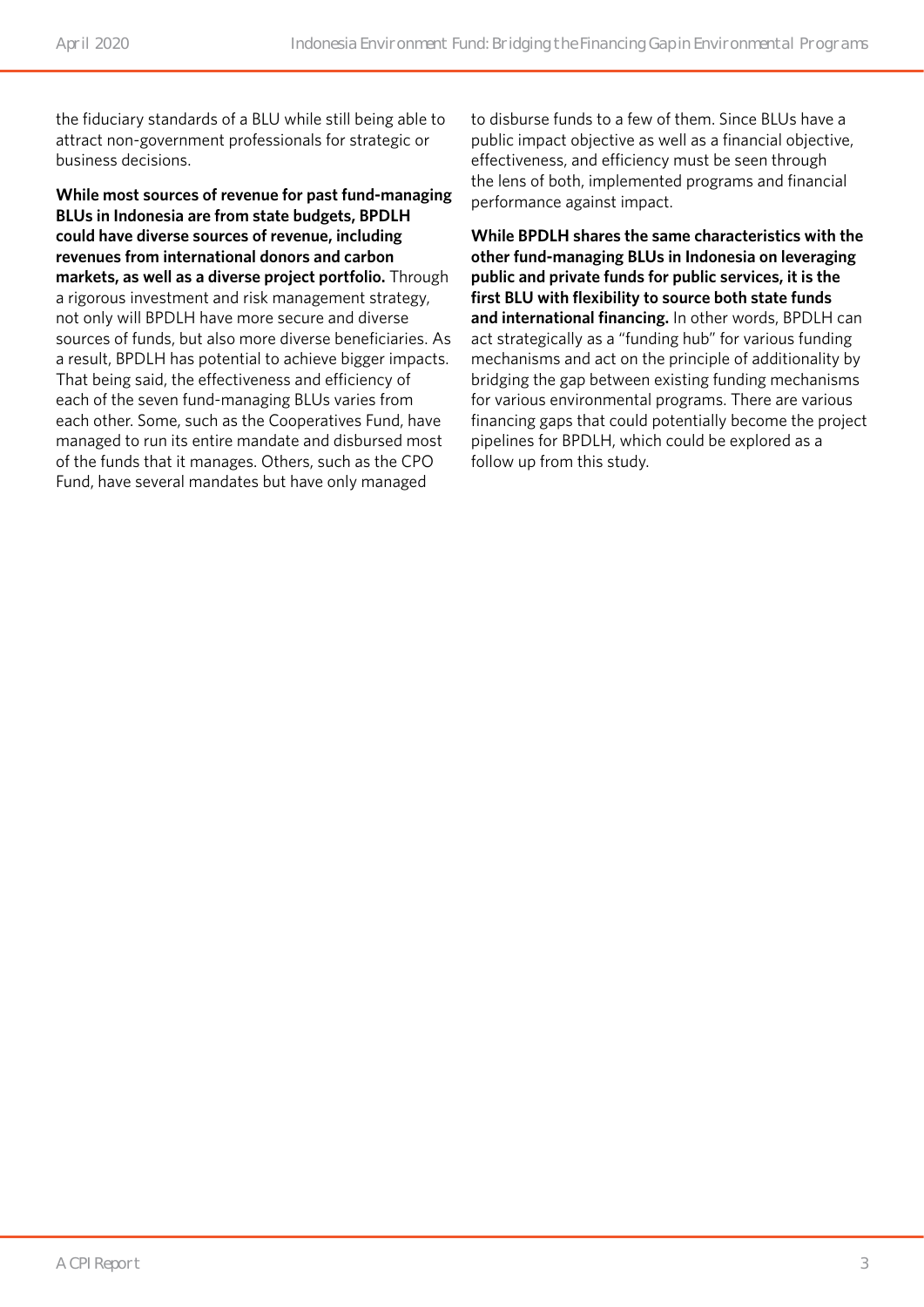# **1. Introduction**

In 2016, Indonesia pledged to reduce its emissions by 29% by 2030 on its own and 41% with international assistance. Three years later in October 2019, Indonesia's Coordinating Minister of Economy, Minister of Finance, Minister of Environment and Forestry, and the other ministry officials launched the Public Service Agency for Environment Fund Management (*Badan Pengelola Dana Lingkungan Hidup*—**BPLDH**). The public service agency aims to become the "funding hub" for various funding mechanisms focusing on environmental protection and management in Indonesia. Although it will initially focus on the forestry sector, the agency has mandate to cover a wider range of sectors, including energy, carbon trade, ecosystem services, transportation, agriculture, and marine and fisheries. In the larger sense of governance, the agency aims to mainstream environmental and climate change issues in the national development plan<sup>2</sup>.

In Indonesia, hospitals, schools, toll-roads, and other public facilities are often managed by public service agencies. BPDLH is a public service agency that manages funds meant for environmental purposes. It is unique compared to the other fund-managing public agencies because it is the first designed to receive funds from international donors.

This paper presents an analysis of BPDLH. We begin by explaining the concept of a public service agency as a legal vehicle in Indonesia, providing an overview on how it works in its capacity to prioritize public services, how it can make efficient use of its funds, and how it may obtain revenue from various sources. Then, we compare seven existing fund-managing public service agencies to understand their similarities and differences with BPDLH. Lastly, we analyze BPDLH's internal structure, specifically on how BPDLH manages specific funding mechanism.

In this study, we use both a quantitative and qualitative approach. The analysis was built on publicly available data, including official websites and online media, interviews with key stakeholders, and group discussions. The study narrows down from a broad concept on the legal framework of public service agencies to more specific fund-managing public agencies, then goes further into the internal funding mechanisms of BPDLH.

<sup>2</sup> For detail see Ministry of Finance press release SP-64/KLI/2019 on Pemerintah Tingkatkan Pengelolaan Dana untuk Perlindungan Lingkungan (in Bahasa)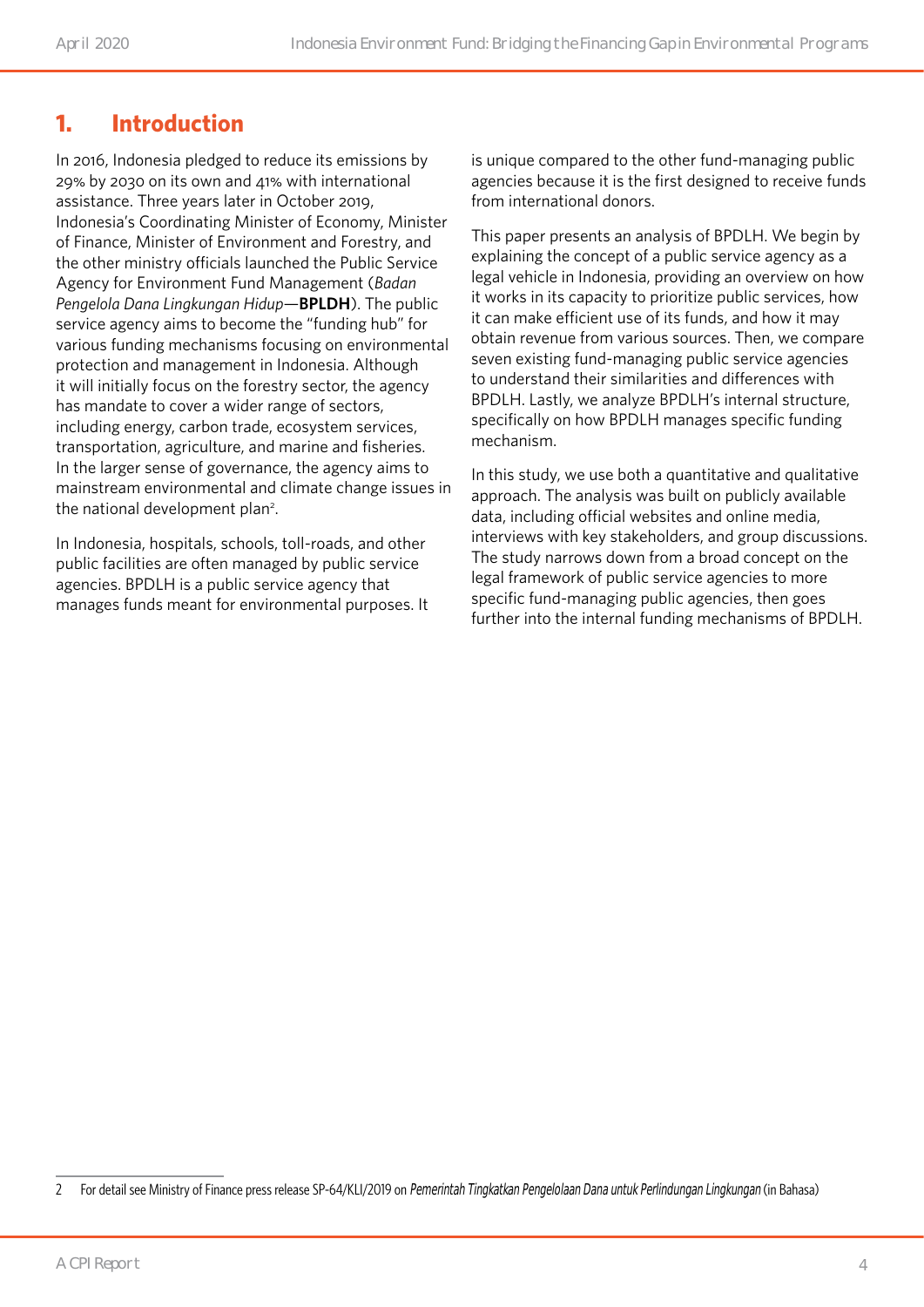# **2. Regulatory Framework for Public Services Agency in Indonesia**

Traditionally, there were two entities through which the Government of Indonesia could disburse state funds: First by using the conventional state budget collection, allocation and disbursement mechanisms; and second, through placing funds in a limited liability company, thereby stripping the fund from its "statefund" status and thus creating a state-owned enterprise. Government institutions are completely dependent on state funds, return all collected revenues back to the state, and may only receive and disburse funds as specified in the state budget (APBN) determined in the

There are three types of BLU functions, each of which has distinct characteristics: A BLU that provides public goods and services, A BLU that manages special areas or regions, and a BLU that manages special funds. The most common of these is the BLU that provides public goods and services, of which there are hundreds existing today, for example in the form of hospitals and universities. A BLU that manages special areas or regions can be found managing special industrial zones or tourism zones. The BLU relevant to the Environmental Fund is the BLU that manages special funds.

#### Figure 1: Government institutions and their autonomy

| <b>BUREAUCRACY</b>     | <b>SEMI-AUTONOMY</b>                | <b>FULL AUTONOMY</b>          |
|------------------------|-------------------------------------|-------------------------------|
| Government Institution | <b>Public Services Agency (BLU)</b> | <b>State-Owned Enterprise</b> |

annual cycle. State-owned enterprises, in contrast, have complete autonomy, do not depend on state funds for their operations, and have the ability to manage their day-to-day finances in a for-profit manner.

Between these two extremes lies the Public Services Agency (*Badan Layanan Umum* – **BLU**). It is a government institution partially supported by state funds but has autonomy to receive and manage its own funds in order to improve its operational productivity, efficiency, and effectiveness. Article 1 of Government Regulation No. 23/2005 defines BLU as "a government agency set up to provide services to the public in the form of goods and/or services without prioritizing profit and implemented based on the principles of efficiency and productivity."

The concept of the BLU was first developed in 2004, because the bureaucracy associated with traditional regulatory and policy-making roles of the government proved inefficient for public services such as healthcare and transportation. The BLU was formed in an effort to "enterprise the government" by enabling the creation of government units managed on a semi-commercial basis to deliver better non-profit services.3

#### **2.1 Governance**

A BLU's management body is in charge of day-to-day operations and consists of, at minimum, an executive director, financial director, and technical director. An internal auditing unit reports directly to the executive director.

 A Steering Committee comprising representatives of key ministries is appointed to oversee and provide strategic guidance to the BLU. The Ministry of Finance supervises financial matters, and a line ministry is usually appointed to supervise programmatic matters. Other relevant ministries, or even non-government individuals in their personal capacity, can be appointed to the Steering Committee.

A BLU differs from conventional government working units because their management and staff can be appointed from outside the government. However, any manager or staff member with access to the BLU treasury must be a civil servant. This is because any revenue to the BLU will be considered state revenue, so more strict fiduciary measures are in place to govern those who have access to its treasury. This rule upholds the fiduciary standards of a BLU while still being able to attract non-government professionals for strategic or business decisions.

<sup>3</sup> The term "enterprising the government" was referred to in the Preamble, Descriptive Addendum to Government Regulation No. 23 / 2005 on Financial Management of Public Service Agencies.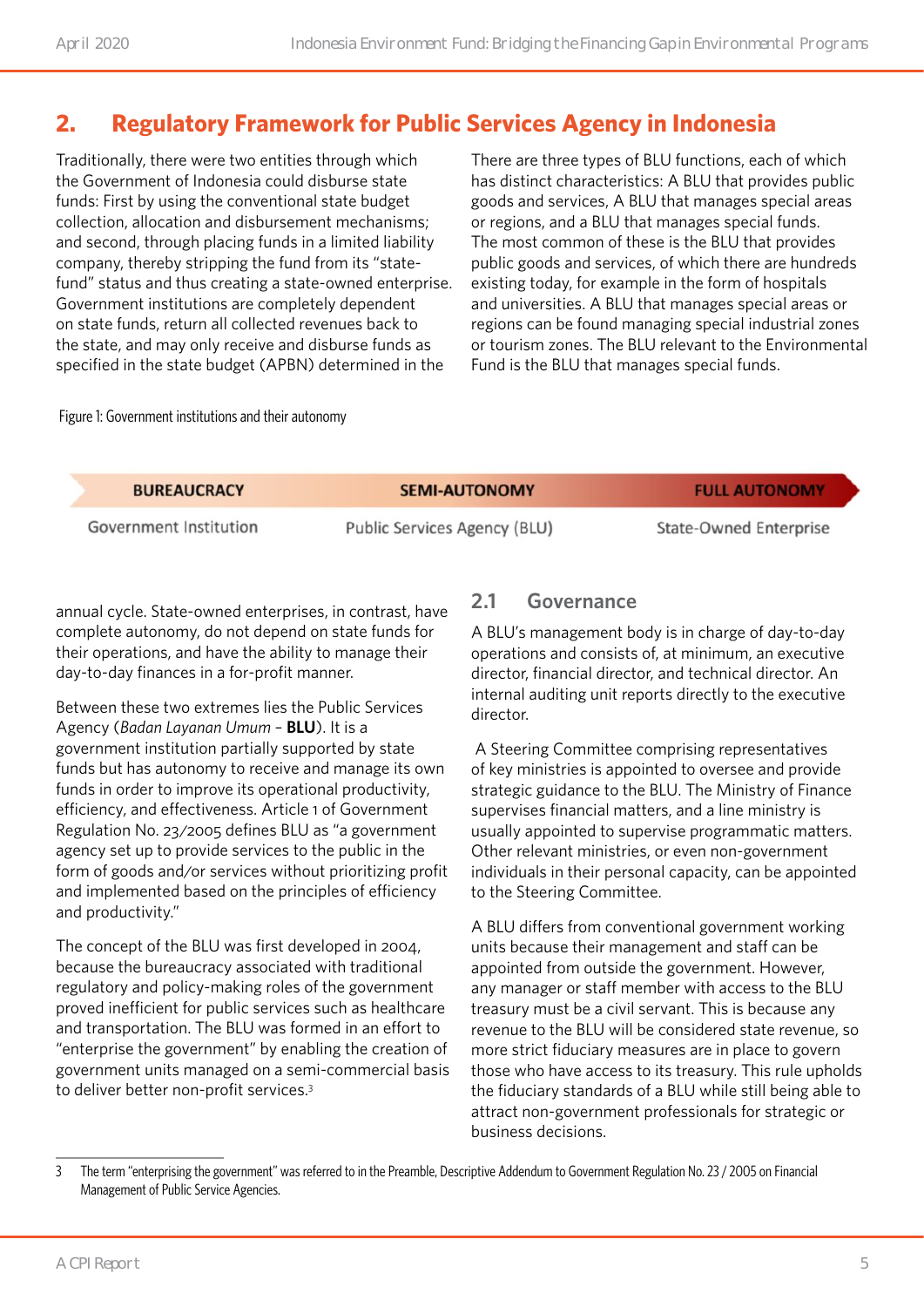

The executive director can either be appointed in his/ her capacity as a public official (*ex officio*), or in his/ her own personal capacity. BLUs which are led by an executive director appointed in his/her ex-officio capacity as an echelon-1 (director general) or echelon-2 (director) level official are called structural BLUs. Decision making in structural BLUs will be heavily influenced by the host ministry, and the responsibilities that the director must uphold in his echelon.

BLUs that are led by an executive director appointed in his/her personal capacity as a professional are called non-structural BLUs. Within these BLUs, management can recruit more professionals, enabling BLUs to operate with the most competent person for the job.

#### **2.2 Financial Management**

#### **2.2.1 FLOW OF FUNDS**

#### 2.2.1.1. Source of Funds

BLUs can receive state revenue as determined by the allocated amount in the APBN. They may receive a one-off injection of state funds as start-up capital, or they may receive an annual allocation. The GoI allocates annual funds through the legislative budgeting process; however, BLUs do not necessarily receive an annual budget.

Most importantly, the BLU is a special entity that can receive other sources of revenue from the provision of its services, or from grants, investments, and other legal measures in accordance with existing laws. These sources are categorized as Non-Tax State Revenue (*Penerimaan Negara Bukan Pajak* – **PNBP**).

Usually, APBN state funds are used to fund the start-up, daily operations, and civil-servant salaries. In many cases, the APBN becomes the dominant source of funding in the BLU.

There is no requirement that the APBN funds match a certain proportion of the BLU's own-sourced revenue. However, APBN funds become especially important when other sources of revenue are in flux or earmarked for specific non-operational purposes. It is important that the BLU has enough initial capital to reach the desired performance. APBN start-up capital needs to be considered and calculated carefully in order to achieve this goal.

#### 2.2.1.2. Disbursement of Funds

The BLU may disburse funds in the form of spending or investments. Spending refers to procurement, cash payments, grants, short term loans, and so forth. There are no strict limitations on how BLUs can spend funds.

Investment refers to long term investments and must be specifically mandated by the rules that set up the BLU, or allowed by the Ministry of Finance. For example, the CPO Fund regulation specifically allows the CPO Fund to invest in blue chip stocks traded in capital markets, investment grade government or private bonds, or deposits in national banks.

#### 2.2.1.3. Budget Planning and Flow of Funds

From the outset, the BLU must create a Five-year Strategic Business Plan. Subsequently, the core operations and activities of a BLU are defined and reflected in an Annual Business & Budget Plan (*Rencana Bisnis dan Anggaran* - **RBA**). The RBA becomes the basis for the BLU to justify its budget needs and allocations, and is quite heavily scrutinized through several stages of the government approval process.

First, the BLU must create an RBA Plan and consolidate that into its host ministry's annual work plan (see Figure 3, step 1). The budget needs indicated in the RBA are then incorporated into the national budget plan (step 2), and once approved by the parliament, become enacted in the State Budget (*Anggaran Pendapatan dan Belanja Negara* – **APBN**) (step 3). Any revisions made by parliament are reflected in the final, definitive RBA (step 4), which becomes the basis for a budget allocation document approved by the host ministry (step 5). Once the Finance Ministry approves the budget allocation document (step 6), it authorizes the BLU to withdraw APBN funds from the state treasury (step 7).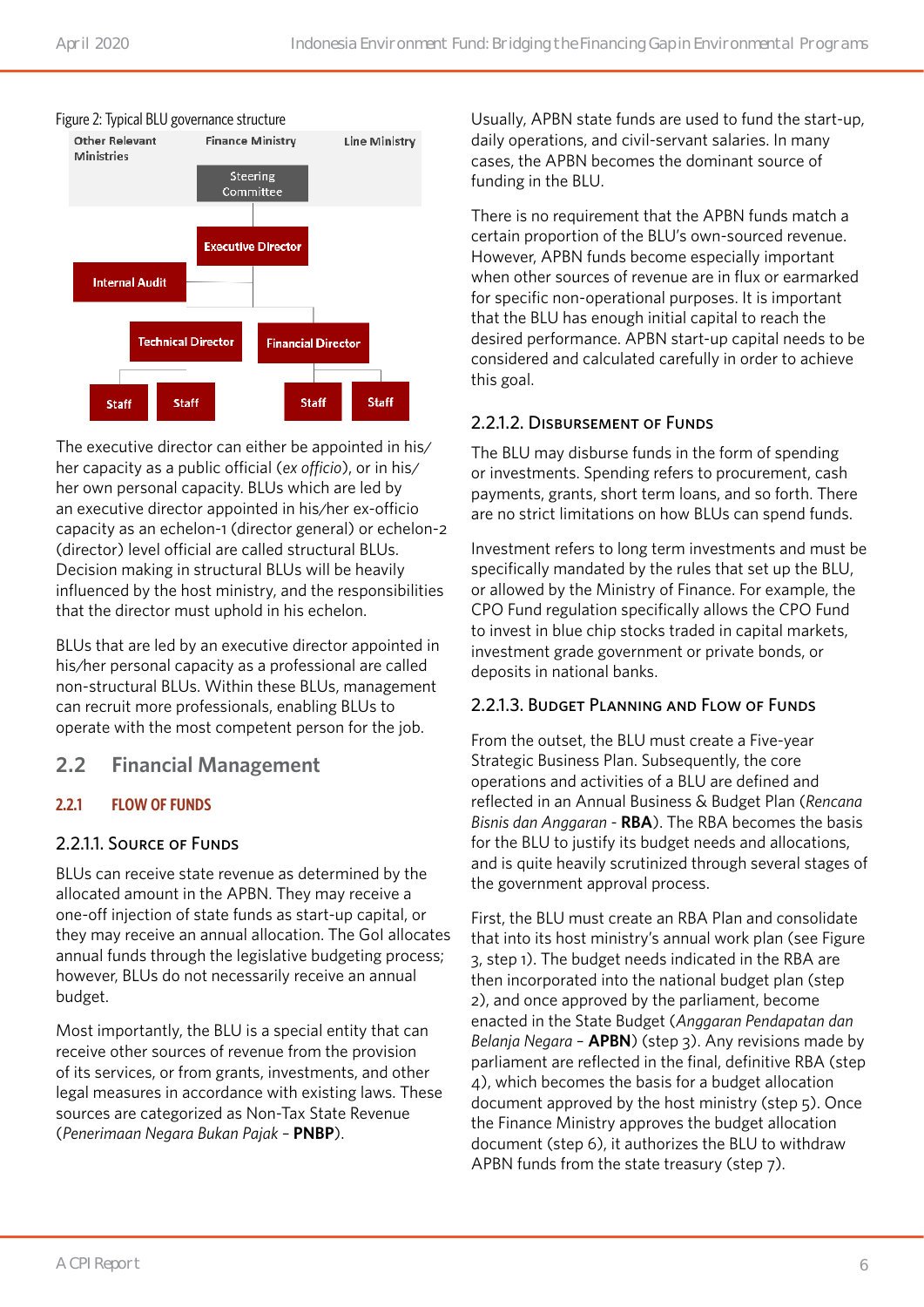

#### Figure 3: BLUs' budget planning, disbursement, and reporting process over a financial year

Thus far, the budget planning process for a BLU resembles the conventional ministerial budgeting processes. Yet the BLU may also collect revenue itself (PNBP), and then disburse that revenue directly without depositing it into the state treasury. Importantly, the BLU must report its PNBP receipts and disbursements every quarter to the Ministry of Finance in order for the state to record it as government spending. This step separates BLUs from conventional budgeting processes.

The flow of funds process of a BLU differs in many ways from the normal government flow of funds. The following table highlights some examples of how BLU disbursements and reporting differs from conventional government units.

It is important to note that the BLU is still a government entity and part of its finances still come from the state budget (APBN). Because of this, the BLU operates a dual financing system with two consequences:

#### **1. Dual systems for sourcing and disbursing funds:**

The funds sourced from APBN go through a conventional budgeting cycle, whereas the part of its funds marked as Non-Tax State Revenue go through a business-like budgeting cycle. When using APBN funds, the BLU relies on the Budget Planning Process (illustrated in Figure 3) and the resulting Budget Allocation Document (DIPA), as a basis to withdraw state funds from the state treasury. When using their own PNBP funds, a BLU may use it directly but must record its use with the Ministry of Finance.

|                                        | <b>BLU</b>                                                                                                                                                                                                                                                                                                                       | <b>Conventional Government Unit</b>                                                                                                                                                           |
|----------------------------------------|----------------------------------------------------------------------------------------------------------------------------------------------------------------------------------------------------------------------------------------------------------------------------------------------------------------------------------|-----------------------------------------------------------------------------------------------------------------------------------------------------------------------------------------------|
| <b>Use of Funds</b>                    | BLUs can directly manage and spend their own-<br>sourced money (PNBP) in accordance with their<br>business plan without the obligation of trans-<br>ferring that money to the government's account<br>beforehand. <sup>4</sup>                                                                                                   | Conventional ministries also collect PNBP but cannot<br>directly use it. They must transfer it to the state account<br>and can only use it once it has been allocated in the state<br>budget. |
| <b>Flexible</b><br><b>Budgets</b>      | BLU spending can exceed the budget ceiling as<br>long as their PNBP revenue is sufficient to cover it.                                                                                                                                                                                                                           | Conventional ministries cannot exceed the budget ceiling<br>and must rely on shifting allowable budget allocations.                                                                           |
| <b>Performance</b><br><b>Appraisal</b> | BLU budget formulation is output based and<br>calculated on an accrual basis. Output-based<br>performance emphasizes the achievement of per-<br>formance indicators. <sup>5</sup> Accrual accounting provides<br>a better indication of business performance within<br>a financial year than cash-based accounting. <sup>6</sup> | Conventional government budget formulation is input-<br>based and calculated on a cash basis. Input-based perfor-<br>mance places emphasis on budget absorption. <sup>7</sup>                 |

#### Table 1: Comparing funding disbursement and reporting by BLU and a conventional government unit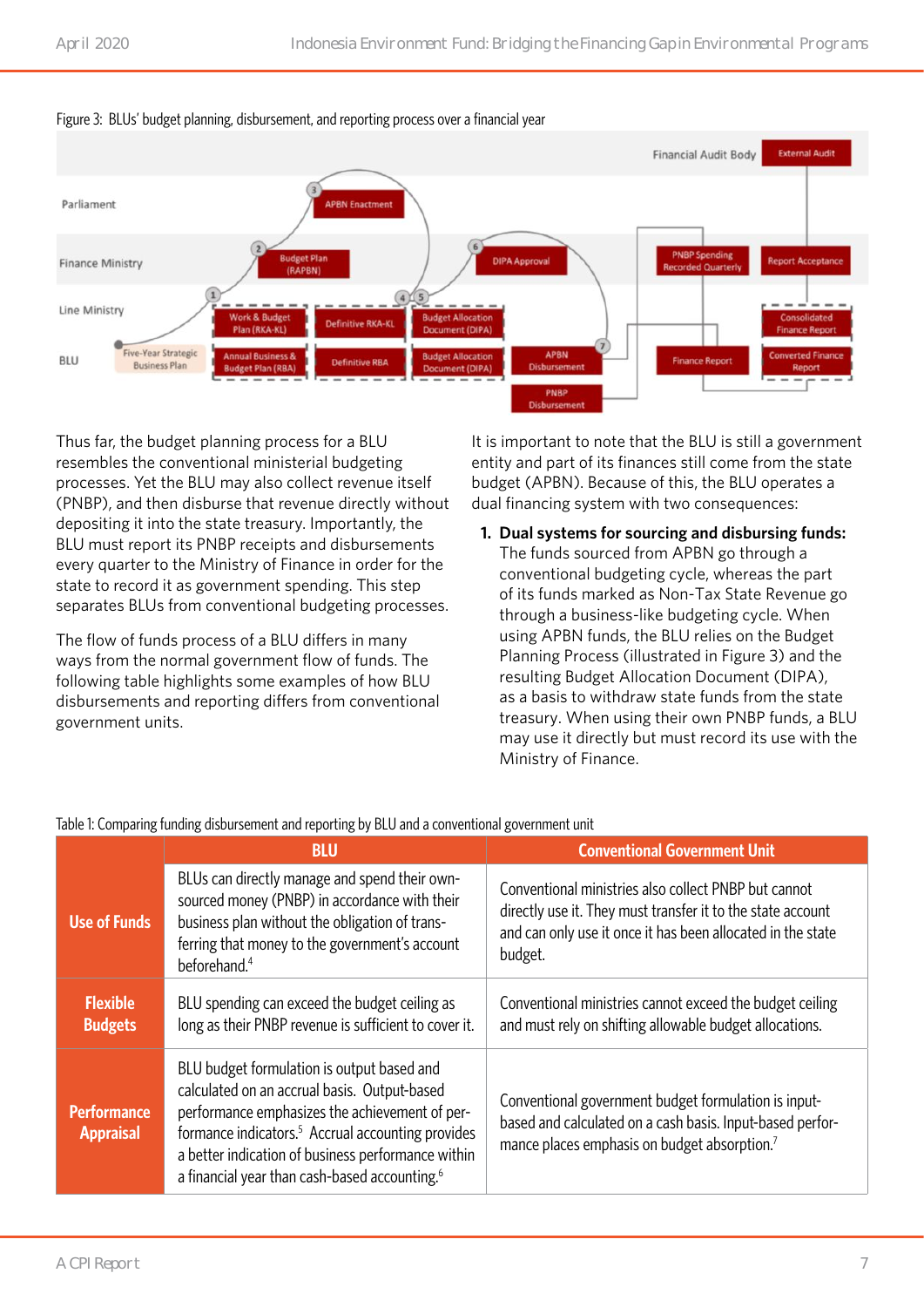**2. Dual systems for reporting:** A BLU is required to report its use of PNBP funds so that it is recorded as government spending using the Financial Accounting Standards (FAS), published by the Indonesian Accountants Association and calculated on an accrual basis. However, they are also required to create a financial report to be consolidated with the home ministry's financial report using Government Accounting Standards (GAS), which is calculated on a cash basis. (See Figure 3) In practice, this results in a highly complicated operational standard that is often confusing to less experienced officers (Susilo, 2012). However, it also creates a robust financial standard that goes through additional checks and balances due to the dual reporting requirement.

#### **2.2.2 PROCUREMENT**

The BLU also differs from conventional ministries by the flexibility it has in relation to procurement processes, making and receiving grants, as well as giving and receiving loans.

When procuring goods and services, government entities are obligated to follow Government Procurement Rules under Presidential Regulation Number 80 of 2003, which also outlines the needs to follow e-procurement protocols. The BLU may choose to use the same rules, or it may set up its own internal procedures in accordance with good business practices.8 Flexibility to use its own internal procedures is only afforded to procurement of goods and services using PNBP funds. For grant-sourced procurement, the BLU may even use the grantor's procurement procedures if required under the grant agreement.

#### **2.2.3 GRANTS**

BLUs are able to receive general grants and earmarked grants. To date, no BLU has ever received a grant for financing from an international donor, although nothing in the law prohibits this.<sup>9</sup> The BPDLH is the first to have an explicit mandate to do so, as will be explained in the next chapter. BLUs can also receive grants in the form of assets, for example, the government could grant office equipment as start-up capital.

BLUs are also able to give grants. Procedures for giving grants are set up by the BLU itself and do not need to conform with existing regulations on government grants. If the BLU is channeling a grant that comes from an earmarked grant source of funding, such as from a donor with specific requirements on how to disburse the grant, then the grant channeled by the BLU must follow the rules mandated by the grantor.

#### **2.2.4 LOANS AND INVESTMENT**

BLU may also obtain and provide loans, including both short-term or long-term loans. This differs from technical implementing units of ministries, who are not able to enter into loan agreements.

The BLU may enter into short-term loans without collateralizing its assets. Loans must be for immediate and urgent matters to fund deficits in their operational funds, and for activities that are already included into their annual business plan. The loans must not exceed 15% of the BLU's PNBP revenue from the previous year (less earmarked grants). Loans can only be obtained from domestic entities such as banks, financial institutions, companies, or another BLU.

For long-term loans and investments, the BLU must first obtain permission from the Ministry of Finance. So far only BLUs with a mandate to channel funds into longterm investments have done this (e.g. *Pusat Investasi Pemerintah*). BLUs that are not specifically mandated

8 PMK 08/2006 on the Authority of BLU to Procure Goods and Services

<sup>4</sup> Article 2(1), PERDIRJEN 50/PB/2007. It should be noted that if the BLU receives a surprisingly large PNBP revenue exceeding its flexible threshold, the surplus cannot be used immediately until the DIPA (authorized budget disbursement document) is revised.

<sup>5</sup> Performance appraisal for BLUs will rely on a BLU's annual business plan as a baseline to measure whether the BLUs performance reflects their targeted achievements

<sup>6</sup> Cash based accounting refers to a method of accounting in which spending and revenue is recorded the moment the actual spending and revenue is paid in cash. With accrual-based accounting, spending and revenue is recorded when the revenue is earned or when the expense occurs, not when the cash is paid.

<sup>7</sup> Performance appraisal for conventional ministries will rely on the ministry's budget plan to evaluate whether the budget absorption at the end of the year reflects their targeted budget allocations. If a lot of budget surplus is left at the end of the year, performance is rated poor and will likely decrease the budget that will be allocated to that ministry in the following year.

<sup>9</sup> Based on interviews with the BLU Directorate of the Ministry of Finance, there is no public information on whether BLUs receive grants for non-financing activities, e.g. studies and technical assistance.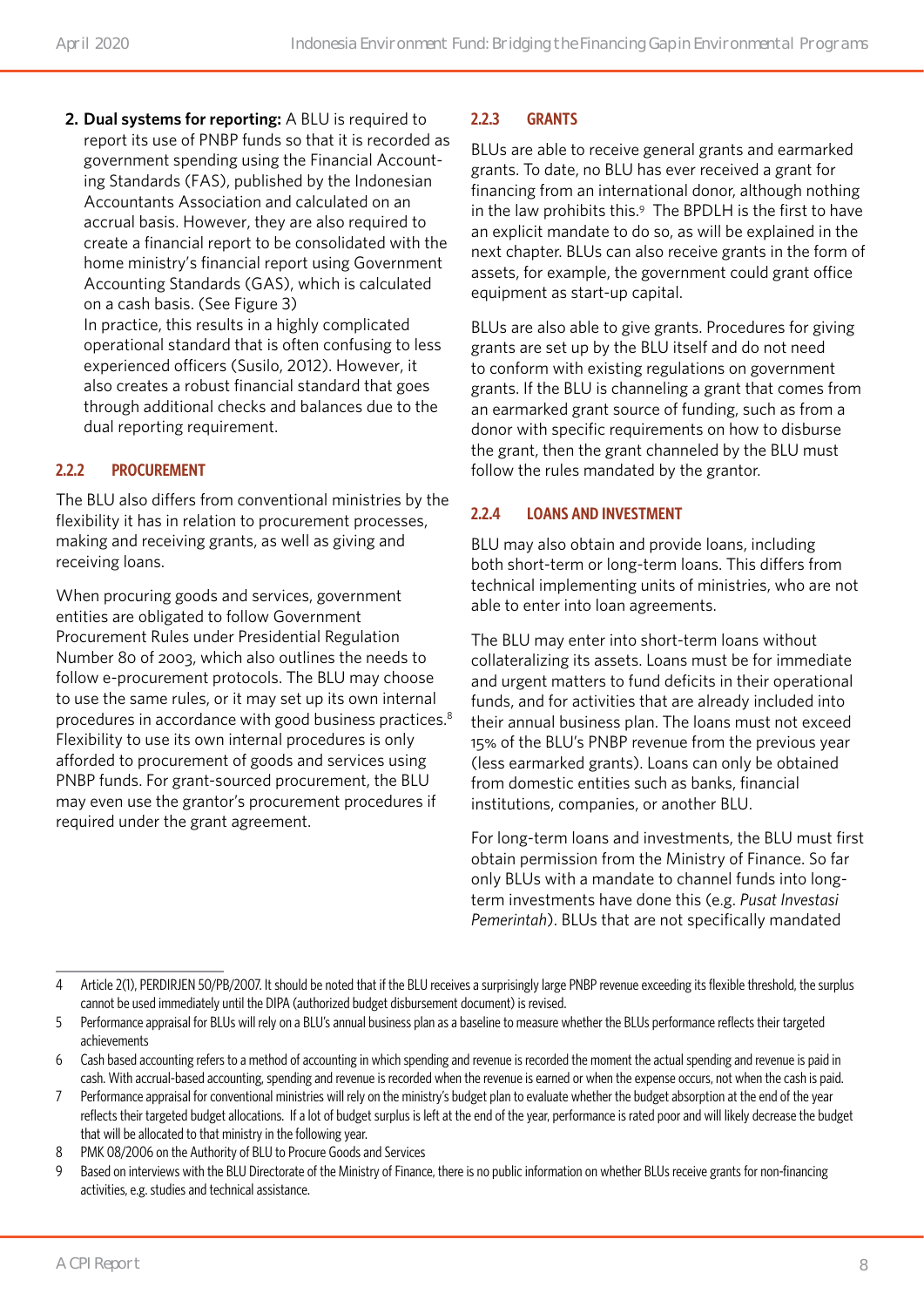to enter into long-term loans can be considered as not being given permission from the Ministry of Finance to do so. (Apriany, Dir. BLU, 2016).

#### **2.2.5 RECEIVABLES**

The BLU may also provide loans. In order to do so, the BLU must have a procedure for receivables management, accounting, debt-collection, and reporting.

In practice, BLUs often use intermediaries to deliver loans to end-users. BLU's are free to enter into agreements with banks and financial institutions to deliver services to end-users. The Cooperative Fund, for example, disburses its services either directly to cooperatives and Micro, Small, and Medium Enterprises (executing funds), or indirectly through banks (channeling funds).

In some cases, where receivables are still left outstanding after maximum effort to collect, the state can write off the receivables from the BLU's books.10 The state can then take over the right to collect the receivables and delegate the matter to the State Receivables Handling Committee (*Panitia Urusan Piutang Negara*).

### **2.3 Indonesia Environmental Fund Agency (BPDLH)**

The Indonesia Environmental Fund Agency (*Badan Pengelola Dana Lingkungan Hidup* – **BPDLH**) was established to manage funds for the protection and management of the environment. The fund deploys environmental economic instruments with the overarching purpose of ensuring the accountability and compliance of environmental conservation and management; altering various stakeholders' mindset and behavior in economic activities; managing finance for the environment in a systematic, consistent, structured, and measurable way; and building public and global trust in the management of environmental funds. $11$ 

The process for establishment of BPDLH was initiated by the Ministry of Environment and Forestry in 2015. The funds being managed under BPDLH are part of a larger framework of environmental economic instruments envisioned under Government Regulation Number 46/2017 on Environmental Economic Instruments. The following table illustrates this context.

Figure 4: The Environment Fund in the Indonesian Environmental Economic Instruments



10 PMK 230/2009 on Write Off of BLU Receivables

11 See Article (2) Government Regulation 46/2017 on Environmental Economic Instruments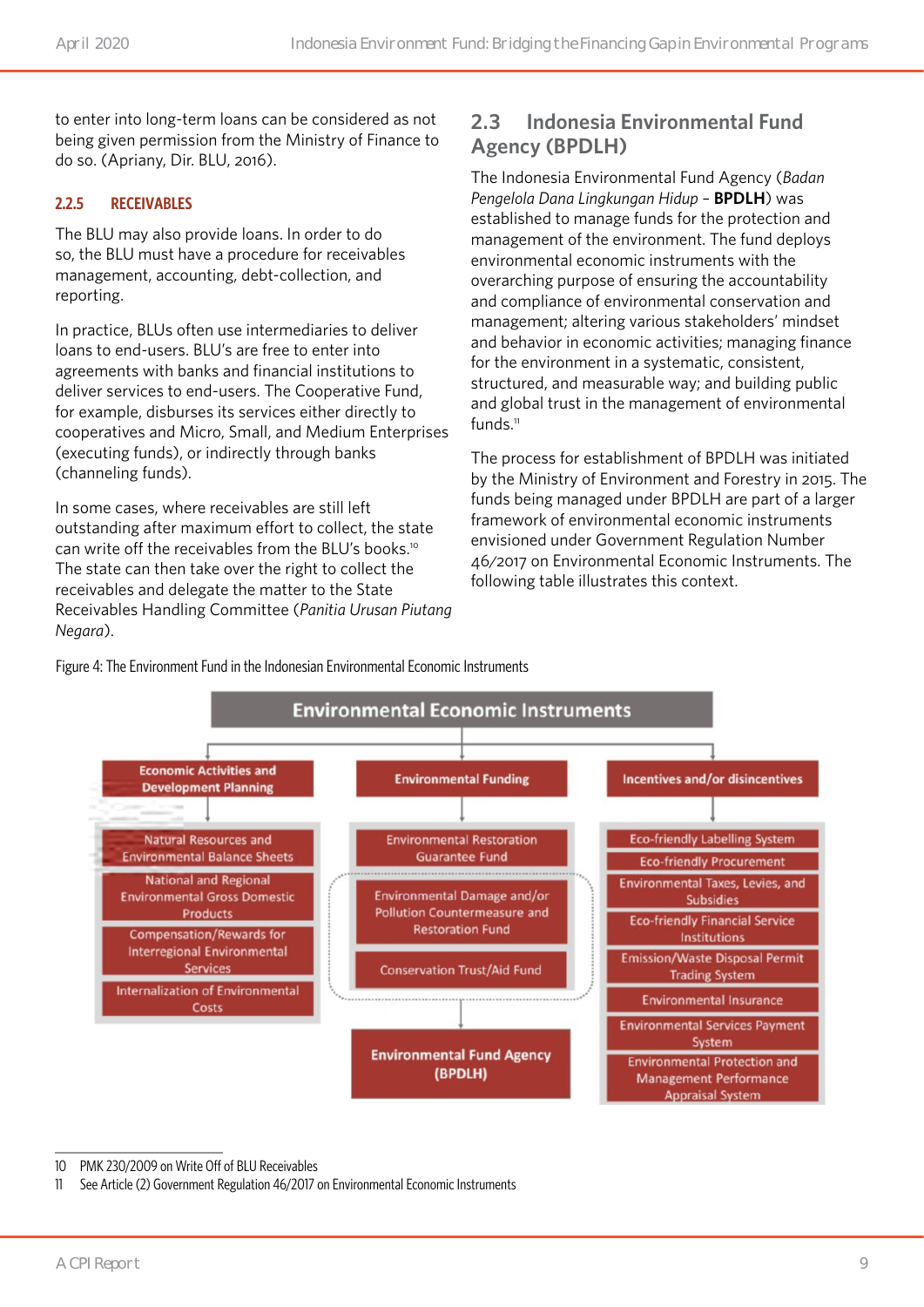BPDLH's mandate is not limited to efforts to reduce greenhouse gas emissions. The Environment Fund is designed to manage multiple financing schemes to finance multiple programs and recipients from multiple funding sources. Historically however, the main reason why the fund was established was because of the need to have effective fund disbursements in place to reach targets to reduce emissions from land-use change and forestry. The Environment Fund's full mandate is broad, encompassing two kinds of funds: (1) Conservation Funds, and (2) Pollution and Restoration Funds.<sup>12</sup>

#### **2.3.1 GOVERNANCE**

BPDLH is a non-echelon public service agency accountable to the Ministry of Finance through the Directorate General of Treasury<sup>13</sup>. A Steering

Figure 5: Environmental Fund (BPDLH) Governance Structure.<sup>16</sup>

Committee (SC) consists of 9-line ministries that oversee BPDLH general policy, technical policy including asset allocation, and overall evaluation with the help of a secretariat and, if necessary, the help of non-governmental parties.<sup>14</sup>

BPDLH is mandated by regulation to manage environmental funds specifically in the field of forestry, energy and mineral resources, carbon trading, payment for ecosystem services, industry, transportation, agriculture, marine and fisheries, and other fields related to environment.<sup>15</sup>

Under a Chief Executive Officer (*Direktur Utama*), it has one internal audit unit and four directors, under which each has three or four divisions. The detail on the governance structure can be seen in Figure 4.



<sup>12</sup> See Article (29) and (30) Government Regulation 46/2017 on Environmental Economic Instruments

- 14 See Article (10) on Presidential Regulation 77/2018 on Environmental Fund Management
- 15 Article (2) Finance Minister Regulation 137/PMK.01/2019 on The Governance of Environmental Fund Agency
- 16 See Article (3) on Presidential Regulation 77/2018 on Environmental Fund Management and the attachment on Finance Minister Regulation 137/PMK.01/2019 on The Governance of Environmental Fund Agency

<sup>13</sup> Article (1) Finance Minister Regulation 137/PMK.01/2019 on The Governance of Environmental Fund Agency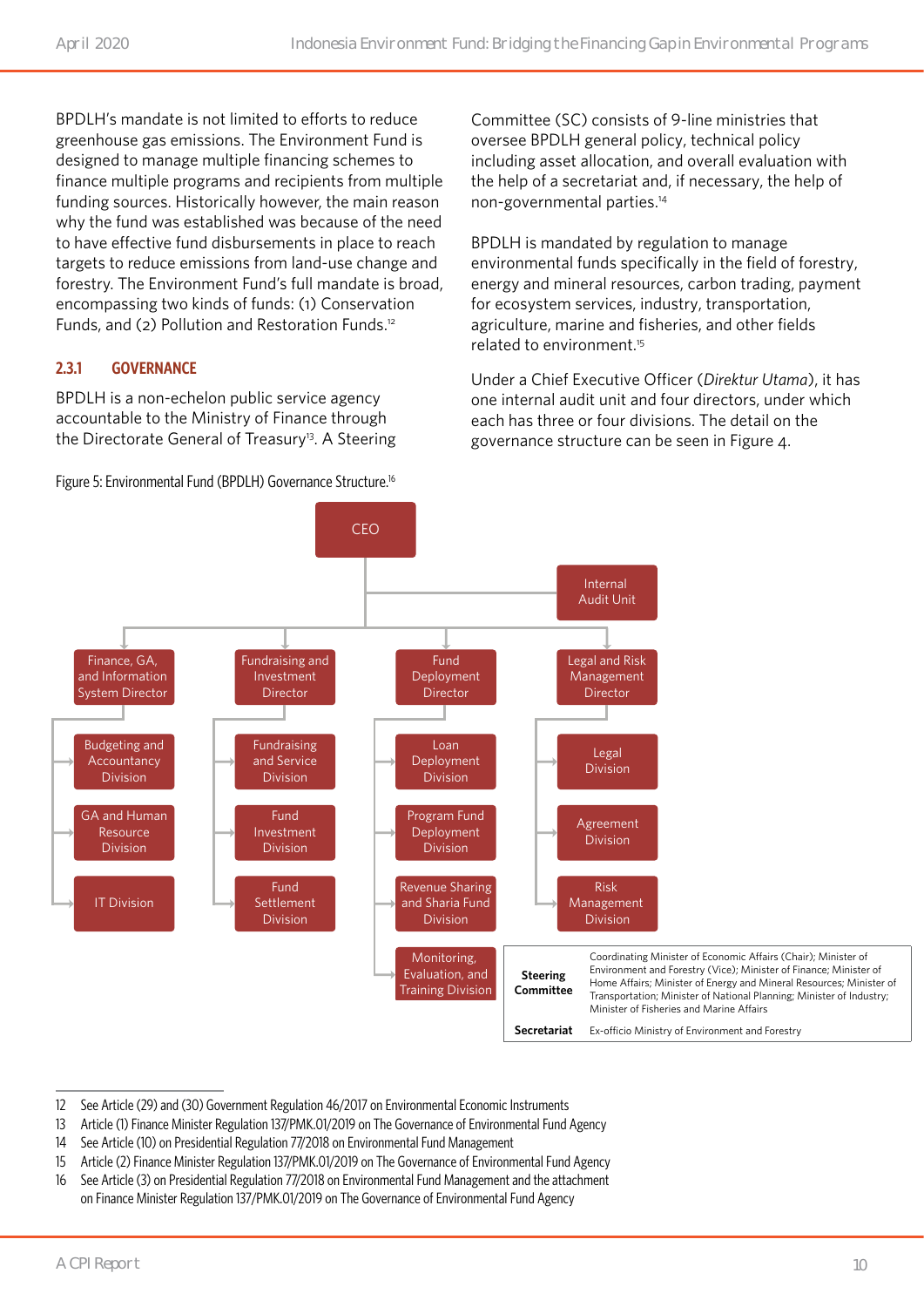#### USE OF PROCEEDS

The Fund Deployment Director will be responsible for determining eligible programs and recipients. In detail, they will be responsible to budget the program expenditures, analyze proposal feasibility, determine eligible recipients, present the program analysis to line ministries and/other parties including donors, disburse the fund, monitor and evaluate programs, and are responsible to conduct training activities for the recipients of the fund.<sup>17</sup> In other words, they will be responsible on matters related to Use of Proceeds.

The director determines which financial instrument will be disbursed to potential recipients. For example, the Loan Deployment Division will manage all environmental/climate change programs using loan instruments, while the Program Deployment Division will be responsible to manage grants, and the Revenue Sharing and the Sharia Fund Division will be responsible for disbursing revenue sharing and sharia funds. In addition, the director can also create results framework for all environmental/climate-change programs funded by BPDLH.

#### **2.3.2 FINANCIAL MANAGEMENT**

#### Fund Raising

BPDLH can source funding from state funds (APBN) and non-state funds as non-tax revenue (*Penerimaan Negara Bukan Pajak*, **PNBP**). Non-state funds may be sourced from:<sup>18</sup>

- Conventional grants
- Results-based payment grants
- Donations
- Return on investment
- Carbon trading
- Other legitimate sources (interest, penalties, taxes, service fees, etc)

So far, BPDLH is the only BLU in Indonesia that may actively solicit funds from donors in accordance with donor mechanisms, including to design logical results frameworks, create proposals for funding programs, and submit proposals to prospective donors. Funds received from donors must be managed in accordance with contractual arrangements with the donor. 

#### Fund Investment

Following BLU Regulation, BPLDH may be able to enter into short-term and/or long-term investments, depending on its strategic direction. For long-term investments, BPDLH must first obtain permission from the Ministry of Finance.

#### Fund Deployment

The environmental funds managed by BPDLH will be allocated to finance the programs/projects/activities that achieve the objectives and targets of BPDLH and/or cooperation contracts with donors. In addition, they can be allocated for management support, subsidy, grant, guarantee, and financing/loan expenditure.

The distribution of funds through subsidy, grant, guarantee, and financing/loan expenditures is made through BPDLH custodian accounts at the custodian bank,19 while expenditures for management support are paid through operational accounts of BPDLH at operational banks.

The Environment Fund can be disbursed through the following financial mechanisms:20

- Conventional grants
- Results based payments
- Loans
- Subsidies
- Carbon trading
- Other mechanisms

<sup>17</sup> Article (13) Finance Minister Regulation 137/PMK.01/2019 on The Governance of Environmental Fund Agency

<sup>18</sup> Article (6) Government Regulation 46/2017 on Management of Environmental Fund

<sup>19</sup> Article (5) on Presidential Regulation 77/2018 on Environmental Fund Management

<sup>20</sup> Article (6) of Presidential Regulation 77/2018 on Environmental Fund Management; Article 20(3) of Minister of Environment and Forestry Regulation No P.70/2017 on Guidelines for Implementation of Reducing Emissions from Deforestation and Forest Degradation, Role of Conservation, Sustainable Management of Forest and Enhancement of Forest Carbon Stocks.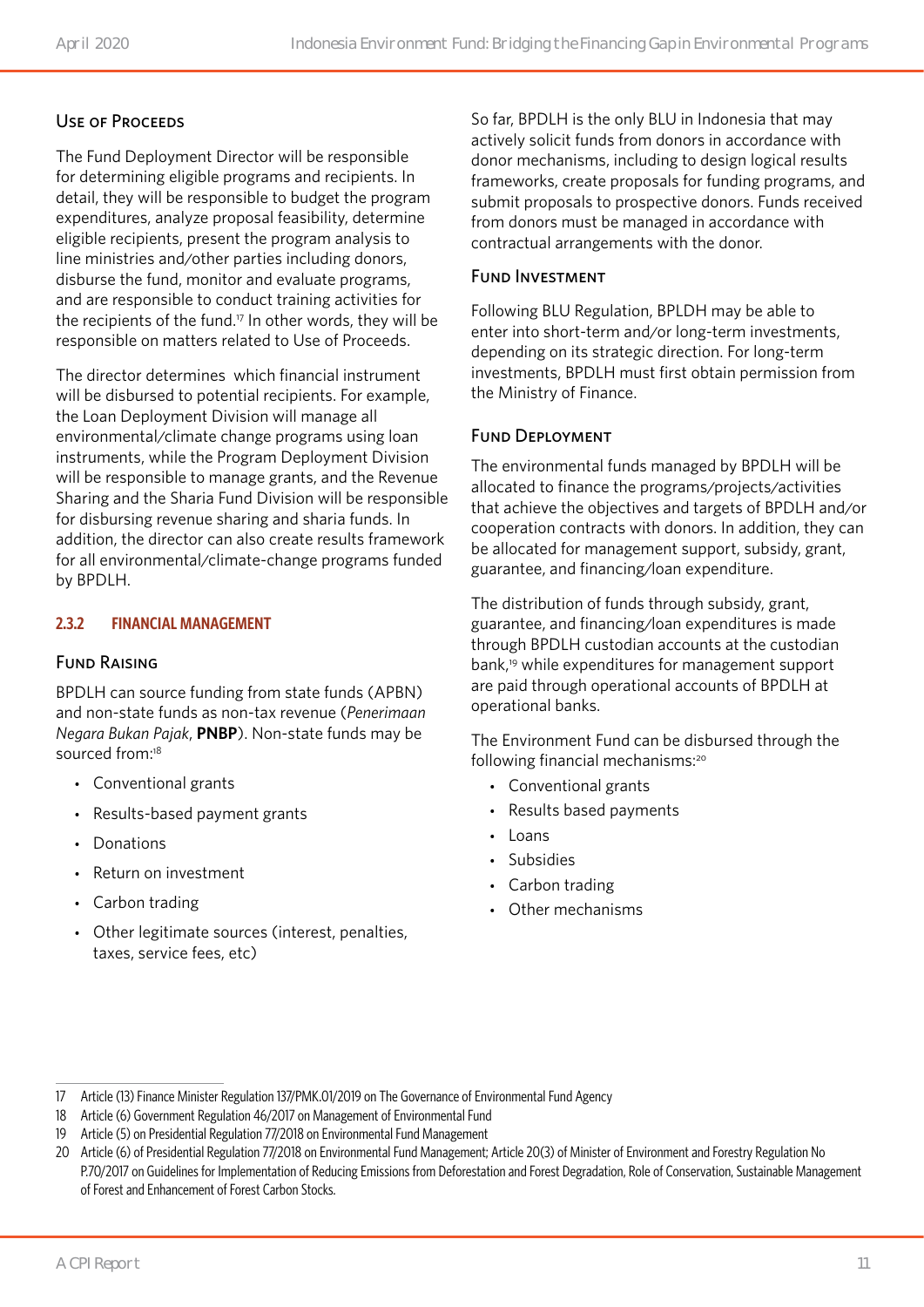# **3. Comparison between the Environmental Fund and Other Fund-Management Public Service Agencies (BLUs)**



Figure 6: Comparison of Fund-Management BLUs in Indonesia .21

This chapter compares the existing fund-managing BLUs in Indonesia. For this, we looked at seven different BLUs, using actual data, to compare them with the Environment Fund (*Badan Pengelolaan Dana Lingkungan Hidup* –**BPDLH**) using a hypothetical scenario. Depending on the mandates, each BLU has varied

proportions of sources, intermediaries, and beneficiaries. Figure 6 illustrates the flow of funds for these. Note that most of the funding are sourced from the state budget and that intermediary data are not available for all BLUs.

21 Data from National Public Procurement Agency (2019)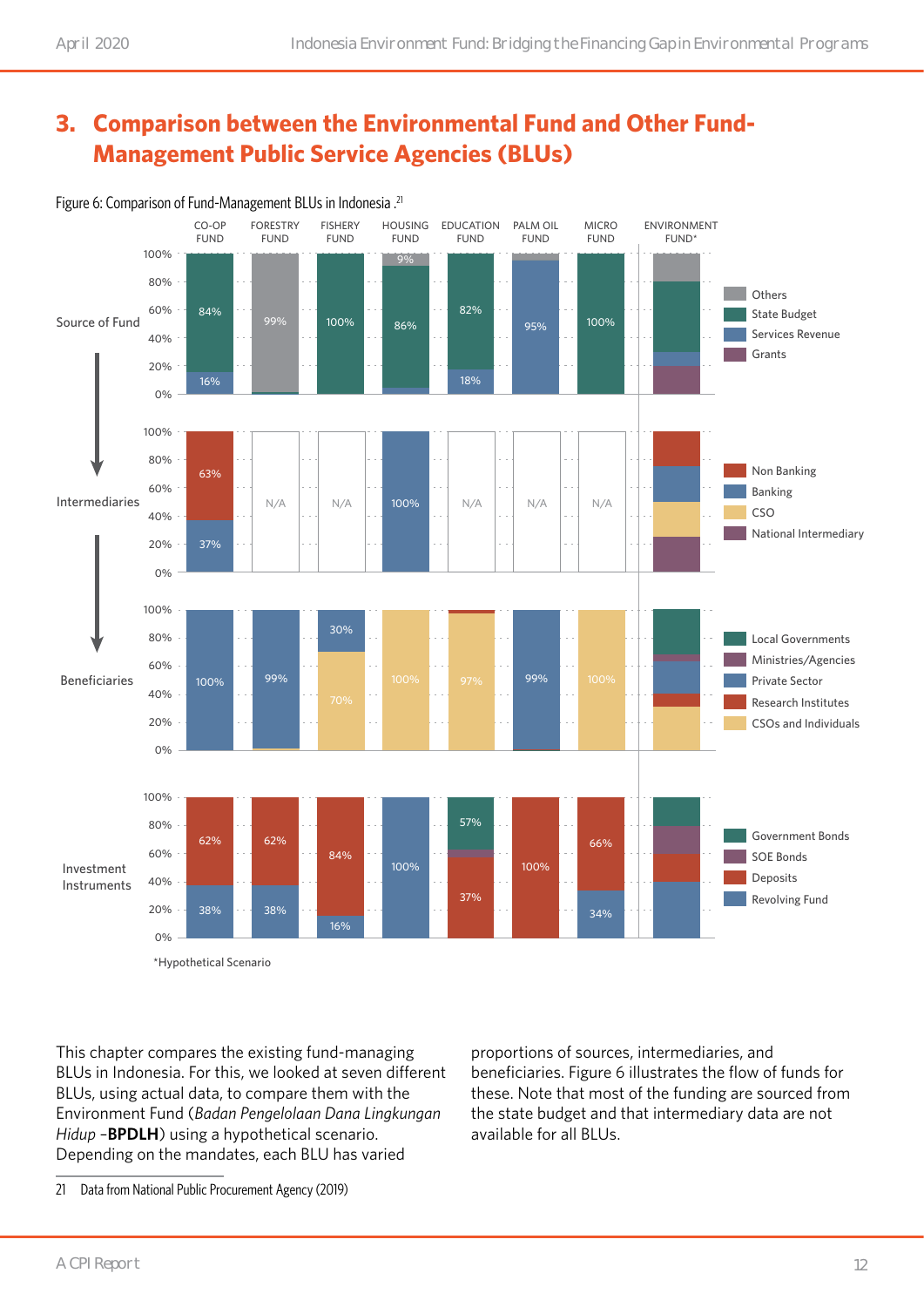The proportions of revenue source, intermediary, beneficiaries and investment instruments for BPDLH are hypothetical and meant only to illustrate its potential diversity based on its mandate. The illustration makes clear that BPDLH has a more diverse portfolio compared to other BLUs.

The effectiveness and efficiency between the seven BLUs vary from each other. This is not only because each BLU has different mandates and objectives, but some of its objectives are public impacts, so an assessment using the lens of standard financial return is incomplete in assessing all BLUs. Rather, an assessment that measures the mandates against deliverables and impacts for each BLU would provide a more complete picture.

For example, the Education Fund's mandate is to utilize the education endowment fund in order to bring access to education for Indonesians—whose effectiveness and efficiency is not only based on the amount of money disbursed in scholarships, but also how the funds have helped build the capacity of Indonesian human capital. Another example is the Palm Oil Fund, whose mandate is to promote the sustainable palm oil industry in Indonesia, which until 2018 had allocated 70% of its spending for biodiesel subsidy, leaving very little room

for R&D and increasing the productivity of oil palm smallholders. Another example is the Cooperatives Fund, which has a very focused mandate and has managed to run its entire mandate as well as disburse most of the funds that it manages. These examples show that the effectiveness of BLUs' efficiency is highly variable, and assessing them would require a specific lens for each BLU, looking at both implemented programs and financial performance against impact.

### **3.1 Revolving Fund for Cooperatives and Micro SMEs (LPDB)**

Established in 2006, the Public Agency of Revolving Fund Management for Cooperatives and Micro, Small, and Medium Enterprises (*Lembaga Pengelola Dana Bergulir Koperasi, Usaha Mikro, Kecil dan Menengah*  –LPDB KUMKM) is a public service agency that manages the fund through a revolving scheme—a mechanism where the fund is continually withdrawn for loans and replenished through debt-collection and interest. The LPDB gives easy-to-access and affordable loans to cooperatives and micro-enterprises through conventional and/or sharia loan instruments.<sup>22</sup> The mission of LPDB is to build the capacity and improve

| <b>Purpose / Mandate</b>          | The LPDB operates a revolving fund to provide easy-to-access and affordable conventional and/or<br>sharia loans for cooperatives and Micro SMEs.                                                                                                                                                                                                                                                                                                                                                                                                                                                                                                                                    |
|-----------------------------------|-------------------------------------------------------------------------------------------------------------------------------------------------------------------------------------------------------------------------------------------------------------------------------------------------------------------------------------------------------------------------------------------------------------------------------------------------------------------------------------------------------------------------------------------------------------------------------------------------------------------------------------------------------------------------------------|
| Services / Products <sup>23</sup> | <b>Direct loan/financing:</b> LPDB channels funds directly to its beneficiaries based on the con-<br>$\bullet$<br>tract agreement between both parties. The agreement requires Cooperatives/Micro SMEs to<br>repay the loan in a fixed tenor and interest/service fees.<br><b>Executing loan/financing:</b> LPDB disburses loans through intermediaries that function as<br>$\bullet$<br>executor. The intermediary is the executing entity that select creditors and bear the risk of<br>loan defaults.<br><b>Channeling loan/financing:</b> LPDB disburses loans through intermediaries that only channel<br>$\bullet$<br>the funds and do not the bear any risk of loan defaults |
| <b>Financing</b>                  | LPDB's revenue comes from the state budget (APBN) and service revenue—most of which comes<br>from the APBN at 84.15%. The service revenue is the interest rate from LPDB's revolving fund. As<br>of December 31, 2018 LPDB-KUMKM had received a trust fund (Dana Kelolaan) from the State<br>Budget of about IDR 5 trillion (USD 367 million). <sup>24</sup>                                                                                                                                                                                                                                                                                                                        |
| <b>Investment</b>                 | From 2008 to 2018 (as of 30 September 2018) the LPDB-KUMKM distributed IDR 8.5 trillion (USD)<br>627 million) in revolving funds to 4,300 partners and was able to absorb 1,850,724 workers. <sup>25</sup>                                                                                                                                                                                                                                                                                                                                                                                                                                                                          |

#### Table 2: Summary of cooperatives and Micro SMEs Fund

22 See KUKM Ministerial Regulation 7/2018 on Governance of Revolving Funds for Cooperatives and SMEs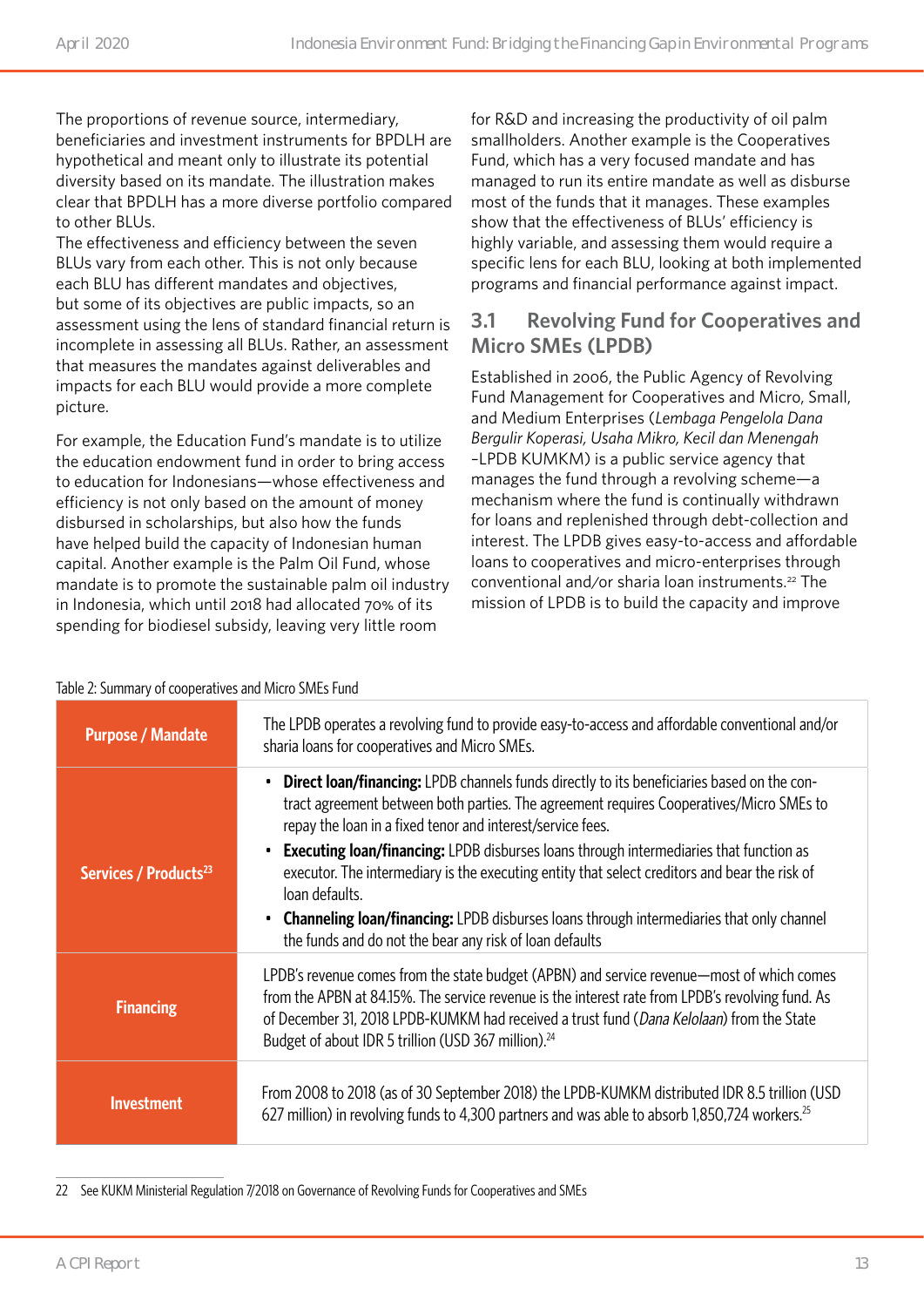| Table 5. Suffitured V of Forestry Fully |                                                                                                                                                                                                                                                                                                                                                                                                                                                                                                                                                                                                                                                                          |  |  |
|-----------------------------------------|--------------------------------------------------------------------------------------------------------------------------------------------------------------------------------------------------------------------------------------------------------------------------------------------------------------------------------------------------------------------------------------------------------------------------------------------------------------------------------------------------------------------------------------------------------------------------------------------------------------------------------------------------------------------------|--|--|
| <b>Purpose</b> /<br><b>Mandate</b>      | The Forestry Fund/P3H operates the revolving fund by disbursing loans and revenue sharing instruments for<br>reforestation and forest rehabilitation.                                                                                                                                                                                                                                                                                                                                                                                                                                                                                                                    |  |  |
| Services /<br><b>Products</b>           | There are three modalities for the disbursement of the forest fund: (i) loan schemes, (ii) revenue-sharing<br>scheme, and (iii) sharia financing scheme.<br>The fund supports actors in the following type of business:<br>Industrial Forest Plantation (Hutan Tanaman Industri-HTI)<br>$\bullet$<br>Smallholder Forest Plantation (Hutan Tanaman Rakyat-HTR)<br>$\bullet$<br>Private Forest (Hutan Rakyat-HR)<br>$\bullet$<br>Village Forest (Hutan Desa-HD)<br>٠<br>Community-based Forest (Hutan Kemasyarakatan-HKm)<br>$\bullet$<br>Non-timber Forest Products (Hasil Hutan Non-Kayu-HHBK)<br>٠<br>Intensive silviculture<br>٠<br>Ecosystem Restoration<br>$\bullet$ |  |  |
| <b>Financing</b>                        | As of December 31, 2018, P3H had received managed funds from the Reforestation Fund of IDR 1.25 trillion<br>(USD 92.3 million). Revenue from other sources in 2018 was recorded at around IDR 182 billion (USD 13<br>million). <sup>26</sup>                                                                                                                                                                                                                                                                                                                                                                                                                             |  |  |
| <b>Investment</b>                       | Until June 2018, P3H has succeeded in establishing financing commitments under the Revolving Fund<br>Facility (FDB) program of up to IDR 1.3 trillion. The realization of the distribution reached IDR 651 billion<br>(around 50%) of which was distributed to 16,235 individual debtors, 16 cooperative debtors and 30 busi-<br>ness entity debtors. <sup>27</sup> Other investments are deposits in state-owned banks (BNI and BRI) around IDR 1.25<br>trillion (USD 92 million). <sup>28</sup>                                                                                                                                                                        |  |  |

#### Table 3: Summary of Forestry Fund

the role of cooperatives as well as micro, medium, and small enterprises in expanding job markets and bringing additional values to goods and services.

### **3.2 Forestry Fund (P3H)**

The Forestry Fund or the Center for Forest Development Financing (*Pusat Pembiayaan Pembangunan Hutan*—**P3H**) was established in 2015, and is now being dissolved into the Environment Fund. Similar with the Cooperatives Fund (see subchapter 3.1), the Forestry Fund uses a revolving fund mechanism to disburse loans to smallholder farmers, cooperatives, and Micro SMEs in agroforestry business. Most of its revenue comes

from the Reforestation Fund—a levy from forestry business permits whose overarching objective is helping reforestation and forest rehabilitation activities.

### **3.3 Revolving Fund for Maritime and Fisheries SMEs (LPMUKP)**

The Maritime and Fisheries Business Capital Management Institute (*Lembaga Pengelola Modal Usaha Kelautan dan Perikanan*—**LPMUKP**) was established by the Ministry of Maritime Affairs and Fisheries in 2009 to improve access to capital for marine and fishery communities. LPMUKP became a Public Service Agency (BLU) in 2016 and since 2017, it has been receiving state fund allocations for BLU.29 LPMUKP's main task is to

27 See The Asia Foundation Publication by Putra, et al (2019): Financing Social Forestry in Indonesia

<sup>23</sup> See Executive Board of LPDB Regulation 35/PER/LPDB/2010 on Technical Guidelines on Loans/Financing for Cooperatives and Micro SMEs and its addendum on 009/PER/LPDB/2011

<sup>24</sup> Government Accountability Report (Laporan Akuntabilitas Kinerja Instansi Pemerintah—LAKIP) LPDB KUMKM, 2018

<sup>25</sup> ibid

<sup>26</sup> Government Financial Report (Laporan Keuangan Pemerintah Pusat—LKPP) 2018

<sup>28</sup> Government Financial Report (Laporan Keuangan Pemerintah Pusat—LKPP) 2018

<sup>29</sup> Based on Decree of the Minister of Finance (KMK) Number 710 / KMK.05 / 2016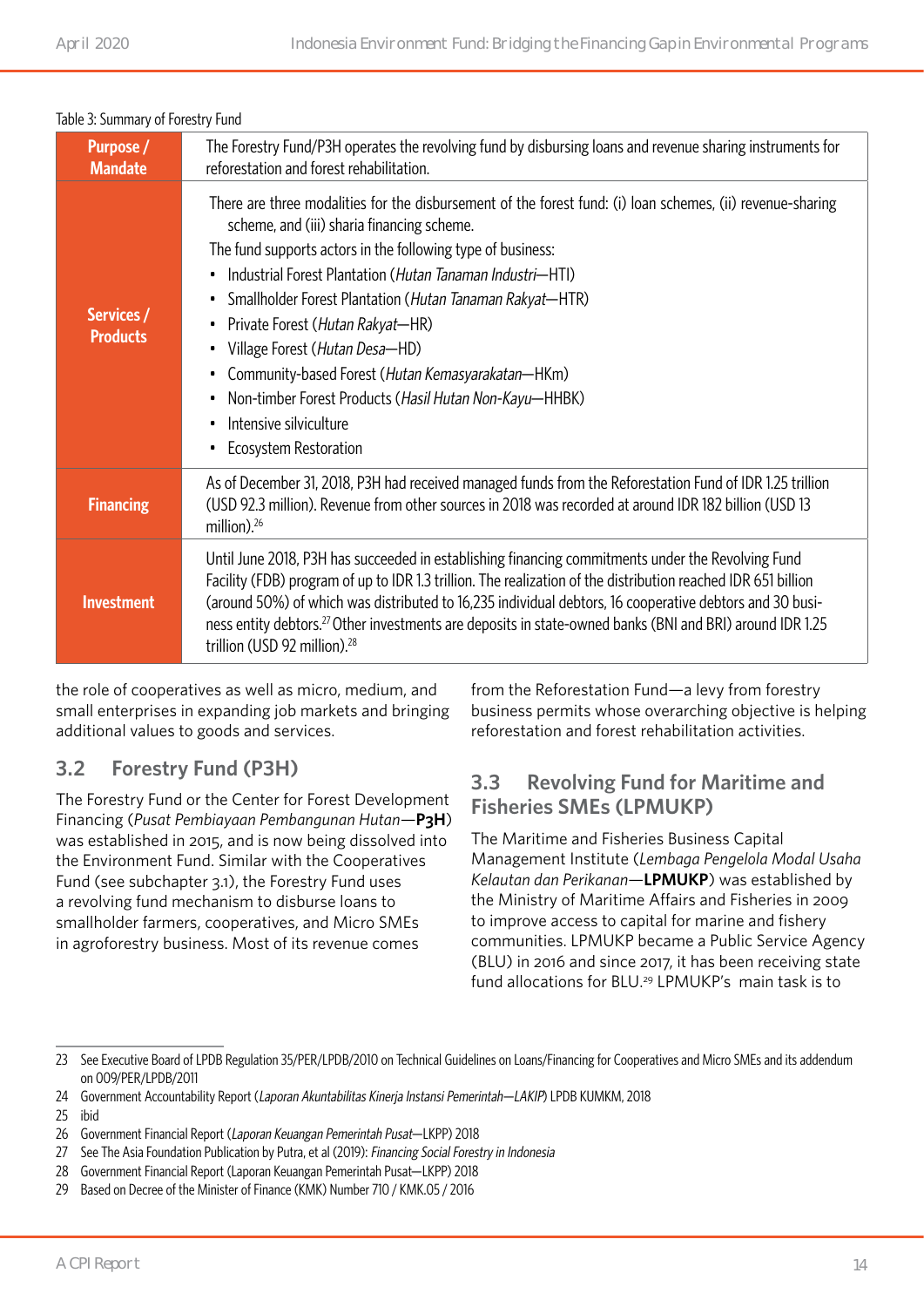#### Table 4: Summary of Revolving Fund for Maritime and Fisheries SMEs

| <b>Purpose / Mandate</b>   | Carrying out revolving fund management for micro, small and medium businesses in the marine<br>and fisheries sector.                                                                                                                                                                         |
|----------------------------|----------------------------------------------------------------------------------------------------------------------------------------------------------------------------------------------------------------------------------------------------------------------------------------------|
| <b>Services / Products</b> | Providing loan facilities to marine and fisheries businesses through both direct and through<br>cooperatives and bank and non-bank financial institutions. Loan facilities are provided to fisher-<br>men, fish cultivators, fish processing, and salt refinery businesses.                  |
| <b>Financing</b>           | LPMUKP received IDR 500 billion (USD 36,7 million) in funding from the state budget in 2017<br>and IDR 850 billion (USD 62,5 million) in 2018. <sup>31</sup>                                                                                                                                 |
| <b>Investment</b>          | In 2018, LPMUKP will channel revolving funds to fishermen in the amount of IDR 675 billion<br>(USD 49.6 million), fish farmers IDR 270 billion (USD 19.8 million), fish processing IDR 216<br>billion (USD 15.8 million) and salt business IDR 189 billion (USD 13.8 million). <sup>32</sup> |

#### Table 5: Summary of Housing Fund (LPDPP)

| <b>Purpose / Mandate</b>   | Carrying out distribution and management of housing funds.                                                                                                                                                                                                              |  |
|----------------------------|-------------------------------------------------------------------------------------------------------------------------------------------------------------------------------------------------------------------------------------------------------------------------|--|
| <b>Services / Products</b> | Providing housing finance through the provision of long-term and low-cost funds originating<br>from the state budget or other long-term funding sources that are mixed with the loans from<br>the issuing bank for housing finance, using the blended financing method. |  |
| <b>Financing</b>           | From 2010 to 2018, the accumulated transfers from the state budget reached IDR 29.8 trillion<br>(USD 2 billion). Meanwhile, the accumulation of PNBP revenue in the same period reached IDR<br>1.59 trillion (USD 116.9 million). <sup>34</sup>                         |  |
| <b>Investment</b>          | The total housing funds (FLPP) from 2010 to December 2018 reached IDR 36.82 trillion (USD<br>2.7 billion) for 577,767 housing units. <sup>35</sup>                                                                                                                      |  |

manage loans or revolve fund financing for micro, small and medium enterprises in the marine and fisheries sector.<sup>30</sup>

### **3.4 Housing Fund (LPDPP)**

The Ministry of Public Works and Housing, via the Center for Housing Financing Management (*Lembaga Pengelola Dana Pembiayaan Perumahan*—**LPDPP**), rolled out the Housing Financing Liquidity Facility

(*Fasilitas Likuidasi Pengelolaan Perumahan*—**FLPP**) in 2010. This financing facility is provided for low-income communities with gross income of IDR 3.5 - 5.5 million/ month (USD 256—402) or less, to help them access housing mortgage (*Kredit Pembiayaan Perumahan*— **KPR**). The mortgage has a low interest rate at 7.5% per year in comparison with the average commercial bank interest at 10-12% per year in Indonesia, and light and fixed installments throughout the credit period (up to 15 years). 33

<sup>30</sup> Based on Regulation of the Minister of Maritime Affairs and Fisheries Number 3 / PERMEN-KP / 2017 concerning the Organization and Work Procedures of the Maritime and Fisheries Business Capital Management Institution

<sup>31</sup> See news article from Mongabay (in Bahasa): [https://www.mongabay.co.id/2018/06/13/lembaga-keuangan-mikro-harapan-baru-nelayan-untuk-bertahan](https://www.mongabay.co.id/2018/06/13/lembaga-keuangan-mikro-harapan-baru-nelayan-untuk-bertahan-hidup/)[hidup/](https://www.mongabay.co.id/2018/06/13/lembaga-keuangan-mikro-harapan-baru-nelayan-untuk-bertahan-hidup/)

<sup>32</sup> LPMUPK Website, last accessed in January 21st 2020 10:41 AM https://blulpmukp.id/publikasi/infografis/mengenal-lebih-jauh-blu-lmukp trashed/ [attachment/infografis-new/](https://blulpmukp.id/publikasi/infografis/mengenal-lebih-jauh-blu-lmukp__trashed/attachment/infografis-new/)

<sup>33</sup> See more detail on <https://www.arsitag.com/article/rumah-flpp>

<sup>34</sup> LPDPP Annual Report (2018)

<sup>35</sup> ibid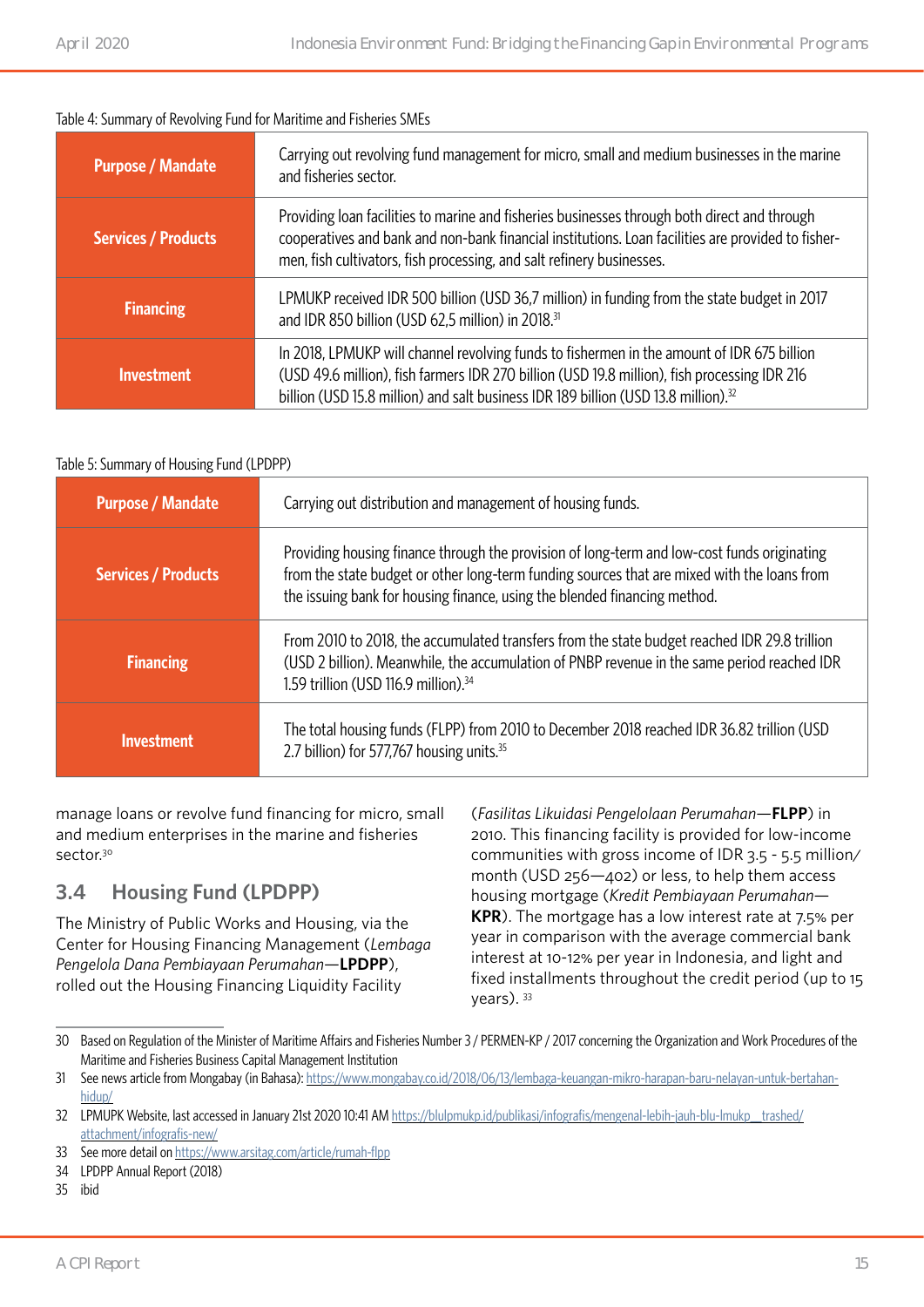| iddic of Julianus VI Education Fund |                                                                                                                                                                                                                                                                                                                                                                                                                         |  |
|-------------------------------------|-------------------------------------------------------------------------------------------------------------------------------------------------------------------------------------------------------------------------------------------------------------------------------------------------------------------------------------------------------------------------------------------------------------------------|--|
| <b>Purpose</b> /<br><b>Mandate</b>  | Manage the education endowment fund from state budget and other sources to ensure the intergenerational equity<br>on access to education. <sup>37</sup>                                                                                                                                                                                                                                                                 |  |
| Services /<br><b>Products</b>       | Service Expenditure: scholarship and research funding<br>٠<br>Operational Expenditure: internal service (overhead), fund development, office services, and capital<br>expenditure.                                                                                                                                                                                                                                      |  |
| <b>Financing</b>                    | The main source of LPDP revenue is the state budget (APBN) transfer in a form of the National Education<br>Development Fund. Cumulatively, the total transfer until 2018 reached IDR 46.1 trillion (USD 3.3 billion). Another<br>source of revenue is service revenue in the form of investment profits and interest. Cumulatively, services revenues<br>from 2012 to 2018 reached IDR 9.91 trillion (USD 728 million). |  |
| <b>Investment</b>                   | The education endowment fund invested by LPDP until 2018 reached IDR 46.2 trillion (USD 3.39 billion), which<br>consists of deposits, IDR 26 trillion (USD 1.9 billion); SOE Bonds, IDR 2.6 trillion (USD 197 million); and Government<br>Bonds, IDR 17 trillion (USD 1.2 billion).                                                                                                                                     |  |

#### Table 6: Summary of Education Fund

### **3.5 Education Fund (LPDP)**

The Indonesian 1945 Constitution mandates for at least 20 percent of the state budget be endowed for education purposes. The Public Agency for Education Fund Management (Lembaga Pengelola Dana Pendidikan – LPDP) is mandated with the task of managing the Education Endowment Fund. LPDP invests the Endowment Fund in various deposits and obligations and disburses scholarship and research funds for students and/or academic institutions.36

### **3.6 Palm Oil Fund (BPDPKS)**

The Public Agency for Palm Oil Fund Management (Badan Pengelola Dana Perkebunan Kelapa Sawit – BPDPKS) imposes export levy and retribution on Crude Palm Oil (CPO) products and its derivatives.<sup>38</sup> The amount of export levy is determined by the Ministry of Finance, while the retribution is determined by BPDPKS and the Trade Ministry. The source of funds, or in this case the subject of export levy and retribution, are oil palm plantation companies, oil palm financing companies, community funds, and other sources related to palm oil business. After that, the Palm Oil Fund will be disbursed for activities related to improving oil palm business, including the downstream of the business, such as subsidizing biodiesel fuel market price.<sup>39</sup>

# **3.7 Ultra Micro Financing (PIP)**

The Ultra Micro Financing (UMi) is an advanced stage of the social assistance program that assists micro businesses in the lowest economic strata, especially those who are not bankable to become independent business owners. UMi provides a maximum financing facility of IDR 10 million (USD 735) per customer. The government has appointed the Center of Government Investment (*Pusat Investasi Pemerintah*—**PIP**) as a fund coordinator of UMi. UMi financing is channeled through non-bank financial institutions. The source of funding comes from the state budget, contributions from local governments, and both domestic and global financial institutions. In 2018, UMi is targeted to reach 800,000 non-bankable microentrepreneurs.43

<sup>36</sup> LPDP Annual Report, 2018

<sup>37</sup> See Finance Minister Regulation No. 143/PMK.01/2016 on Governance of Education Fund and Finance Minister Regulation No. 238/PMK.05/2010 on Education Endowment Fund

<sup>38</sup> See Presidential Regulation 61/2015 on CPO Fund Sourcing and Disbursement and Finance Minister Regulation No. 113/PMK/05/2015 on Governance of **BPDPKS** 

<sup>39</sup> See Article (18) on Presidential Regulation 61/2015 on CPO Fund Sourcing and Disbursement

<sup>40</sup> LKPP 2015-2018

<sup>41</sup> See news report from Kontan (in Bahasa), <https://industri.kontan.co.id/news/bpdpks-telah-himpun-dana-pungutan-sawit-sebesar-rp-14-triliun>

<sup>42</sup> See news page from Katadata (in Bahasa), <https://katadata.co.id/berita/2019/12/26/dana-kelolaan-sawit-bakal-mengalir-ke-surat-utang-negara-mulai-2020>

<sup>43</sup> See more detail at the Ministry of Finance website<https://www.kemenkeu.go.id/umi>

<sup>44</sup> See UMi PIP report (2019):<https://umi.id/wp-content/uploads/2019/08/Pembiayaan-UMi-EBA-UMi.pdf>

<sup>45</sup> ibid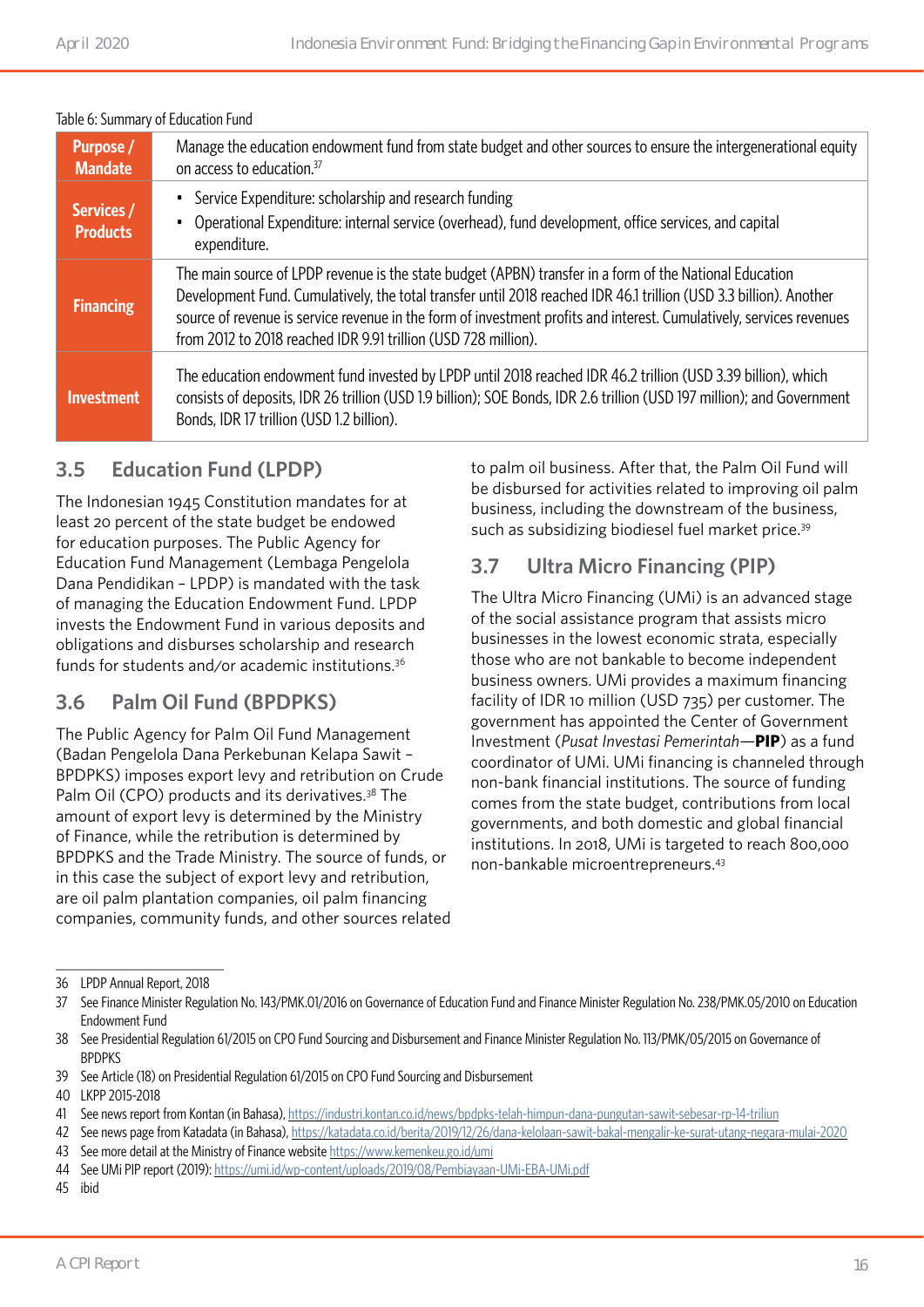| <b>Purpose</b> /<br><b>Mandate</b> | Collect export levies and retribution to promote sustainable palm oil business.                                                                                                                                                                                                                                                                                                                                                                                                                                                                                                                                                                                                                                                                      |
|------------------------------------|------------------------------------------------------------------------------------------------------------------------------------------------------------------------------------------------------------------------------------------------------------------------------------------------------------------------------------------------------------------------------------------------------------------------------------------------------------------------------------------------------------------------------------------------------------------------------------------------------------------------------------------------------------------------------------------------------------------------------------------------------|
| Services /<br><b>Products</b>      | The activities that the Palm Oil Fund supports include:<br>Capacity building, including human resource development on sustainable palm oil production.<br>Research and Development (R&D) on seed genetics, pre- and post-harvest improvement, supply chain effi-<br>ciency, and business development.<br>Promotion activities to disseminate the significance of palm oil as strategic value products.<br>Replanting to improve plantation productivity.<br>٠<br>Infrastructure and equipment relevant to palm oil business, including seeds, fertilizer, pesticides, transporta-<br>tion, market infrastructure, etc.<br>All of these activities are tangential to the development of palm oil downstream business, including biodiesel<br>subsidy. |
| <b>Financing</b>                   | From 2015 to 2018, total palm oil levies reached IDR 47 trillion (USD 3.4 billion), or around IDR 11.8 trillion (USD 869<br>million) per year. <sup>40</sup> Most of the palm oil funds (70%) are used for the biodiesel program, and only a small portion<br>for the farmers' oil palm development program. Until the end of November 2018, BPDPKS had channeled IDR 390<br>billion (USD 28.6 million), or around 3% of 2018 revenues for the people's oil palm replanting program. The funds are<br>distributed to a land area of 15,000 hectares (ha) of community oil palm plantations and involved around 7,121 oil palm<br>farmers. <sup>41</sup>                                                                                              |
| <b>Investment</b>                  | BPDPKS will expand investment instruments in Government Bonds starting in 2020. So far, funds have only been<br>placed in the form of deposits in state-owned banks. <sup>42</sup>                                                                                                                                                                                                                                                                                                                                                                                                                                                                                                                                                                   |

#### Table 7: Summary of Palm Oil Fund

#### Table 8: Summary of Ultra Micro Financing (UMi)

| <b>Purpose / Mandate</b>   | Carry out coordination in the field of financing for micro, small and medium businesses                                                                                                                                                             |
|----------------------------|-----------------------------------------------------------------------------------------------------------------------------------------------------------------------------------------------------------------------------------------------------|
| <b>Services / Products</b> | Provide financing to individuals or groups that are not bankable according to banks' financing facilities,<br>with a maximum loan of 10 million (USD 735) per person. <sup>44</sup>                                                                 |
| <b>Financing</b>           | In 2017-2019, the managed fund from the state budget reached IDR 7 trillion (USD 514 million).                                                                                                                                                      |
| <b>Investment</b>          | In 2017, PIP distributed loans of IDR 750 billion (USD 55 million) to 307,000 debtors. While in 2018,<br>loans disbursed reached more than IDR 1 trillion (USD 73.5 million), which were distributed to more than<br>400,000 debtors. <sup>45</sup> |

### **3.8 Environment Fund**

The Public Agency for Environmental Fund (B*adan Pengelola Dana LIngkungan Hidup* – **BPDLH**) was first initiated by the Ministry of Environment and Forestry in 2015. The overarching objective of BPDLH is to fund environmental protection and management efforts.46 BPDLH utilizes funds from both the state budget and

international donors, and has a mandate that covers various sectors encompassing forestry, energy, carbon trade, ecosystem services, transportation, agriculture, and marine and fisheries. Therefore, it will operate by having more than one funding mechanism, each with specific modalities. At the time this paper was written, BPDLH has absorbed The Forestry Fund (P3H) to be one of its internal funding windows.

<sup>46</sup> See Presidential Regulation 77/2018 on Management of Environment Fund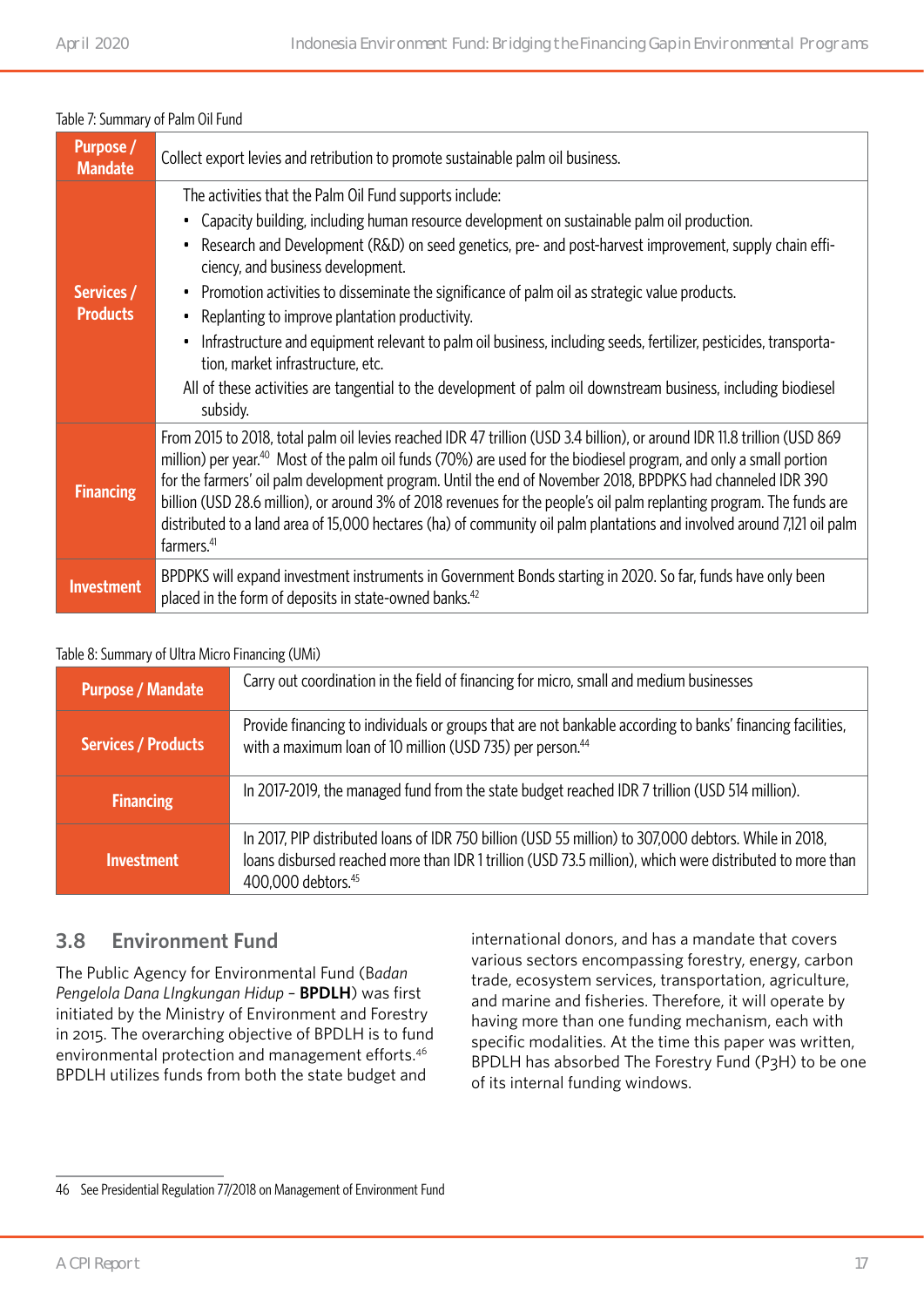| Table 9: Summary of Environment Fund |                                                                                                                                                                                                                                                                                                                                                                                                                                                                                                                                                                                                                                                                                                                                                                                                                                                                                                                                                                                                                                                        |  |
|--------------------------------------|--------------------------------------------------------------------------------------------------------------------------------------------------------------------------------------------------------------------------------------------------------------------------------------------------------------------------------------------------------------------------------------------------------------------------------------------------------------------------------------------------------------------------------------------------------------------------------------------------------------------------------------------------------------------------------------------------------------------------------------------------------------------------------------------------------------------------------------------------------------------------------------------------------------------------------------------------------------------------------------------------------------------------------------------------------|--|
| <b>Purpose / Mandate</b>             | To deploy Conservation Funds into Trust, Pollution Handling Funds, and Restoration Funds.<br>There are four main objectives of the BPDLH: (i) manage funds so it can be sustainable; (ii)<br>mobilize funds optimally; (iii) mobilize funds in accordance to its mandates/agreements made with<br>donors; and (iv) align all environmental protection and management program funding                                                                                                                                                                                                                                                                                                                                                                                                                                                                                                                                                                                                                                                                   |  |
| <b>Services / Products</b>           | . Environmental Funds are allocated to finance the programs/projects/ activities that achieve the<br>objectives and targets of BPDLH and/or cooperation contracts with donors.<br>• Environmental funds can be allocated for management support, subsidy, grant, guarantee and<br>financing/loan expenditure.<br>• The distribution of funds through subsidy, grant, guarantee, and financing/loan expenditures is<br>made through BPDLH custodian accounts at the custodian banks, while expenditures for manage-<br>ment support are paid through operational accounts of BPDLH at operational banks.                                                                                                                                                                                                                                                                                                                                                                                                                                                |  |
| <b>Financing</b>                     | • The Environment Fund can receive state funds (APBN) and non-tax revenue such as:<br>Conventional grants<br>0<br>Results-based payment grants<br>0<br>Donations<br>0<br>Return on investment<br>0<br>Carbon trading<br>0<br>Other legitimate sources (interest, penalties, taxes, service fees, etc.)<br>0<br>• Funds received from donors must be preceded by an agreement between the donor and BPDLH.<br>. BPDLH may actively solicit funds from donors in accordance with donor mechanisms, including to<br>design logical results frameworks, create proposals for funding programs and submit proposals to<br>prospective donors.<br>• Payers shall deposit funds directly to the custodian account of BPDLH at the Custodian Bank.<br>• There are five types of eligible recipients of the Fund:<br>Central government<br>0<br>Regional government<br>0<br>Civil society<br>0<br>Donor countries / institutions, private sector or other parties concerned with the<br>0<br>environment<br>Intermediaries and BPDLH partner organizations<br>0 |  |
| <b>Investment</b>                    | BPDLH may invest their funds through these following financial instruments:<br>$\bullet$<br><b>Banking</b><br>0<br>Capital market<br>0<br>Other financial instruments according to national regulations<br>$\mathbf 0$<br>In terms of funds investment from Trust/Conservation Funds, a specific agreement or contracts<br>$\bullet$<br>involving respective donors shall be written in accordance to national regulations.                                                                                                                                                                                                                                                                                                                                                                                                                                                                                                                                                                                                                            |  |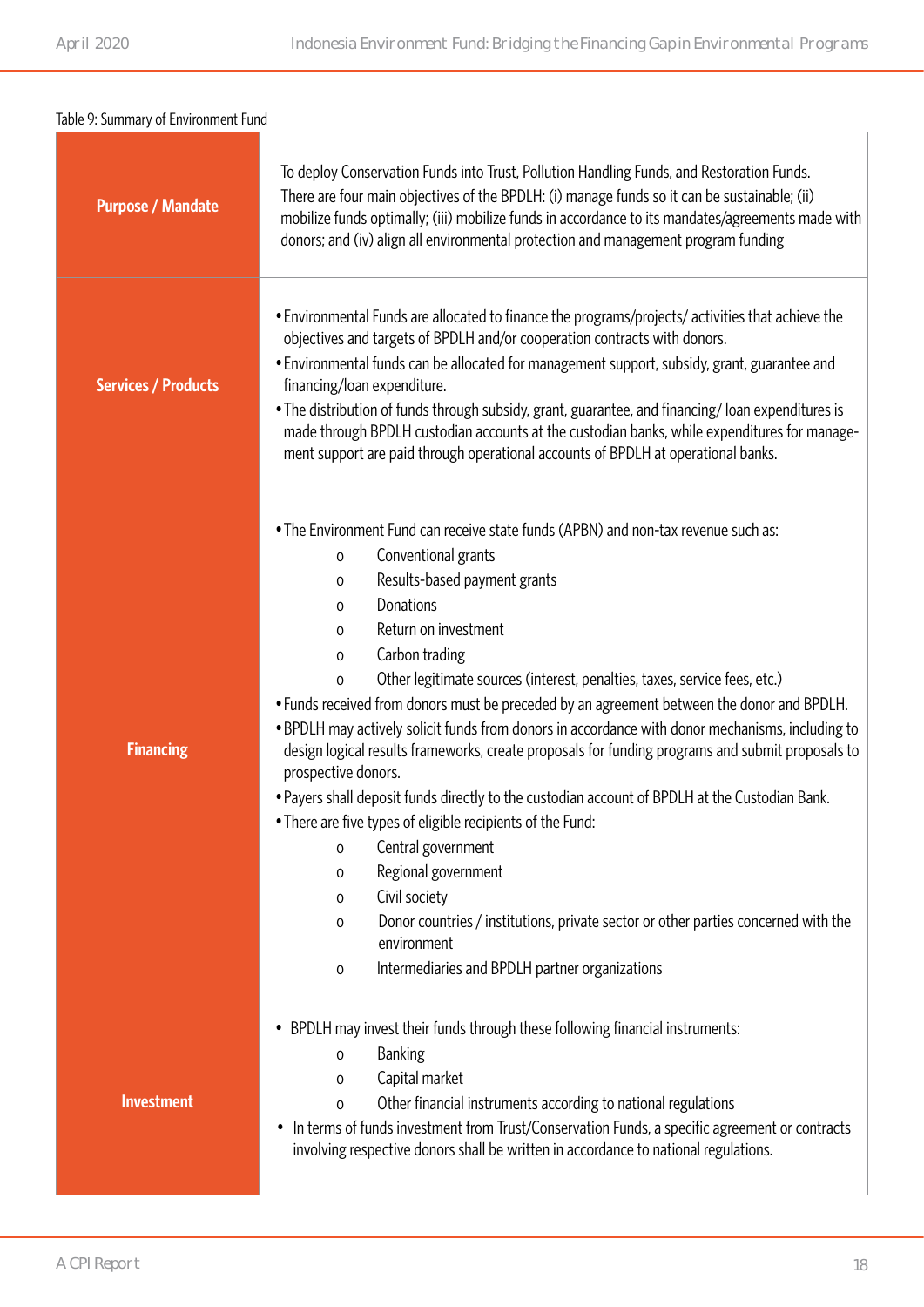# **4. Comparison between different funding mechanisms managed by the Environment Fund (BPDLH)**

BPLDH is unique in the way it facilitates different funding windows at once. Figure 6 illustrates how different funding flow from sources to finance prospective beneficiaries. Depending on the instrument modalities, it is possible for the fund to flow back to BPDLH as revenue. For example, for the revolving funds mechanism, loans disbursed to beneficiaries will later be collected by BPLDH through intermediary or the custodian bank.

Furthermore, BPDLH is also unique in its ability to receive international grants, invest, and disburse funds to specific beneficiaries in accordance to the agreement contract with donors. Since each donor normally has specific requirements, how BPDLH will manage the donor's money is decided on a case-by-case basis.

This chapter looks at a specific funding mechanism and illustrates how each funding could flow from sources to intended beneficiaries. Current discussions on BPDLH have centered around two initial funding windows that are to be managed by BPDLH, beginning from its early stages of operation. These two funding windows are explained in this chapter, namely the Reducing Emissions from Deforestation and Forest Degradation (REDD+) fund, and The Forestry Fund or the Center for Forest Development Financing (P3H)

### **4.1 Reducing Emissions from Deforestation and Forest Degradation (REDD+) Fund**

REDD+ is a series of climate mitigation actions in the forestry and land-use sector that aim to lower the emissions from deforestation and forest degradation, conserve forest carbon stocks, and improve the sustainable management of forest and its carbon stocks.<sup>47</sup> Regulated by the Ministry of Environment and Forestry,48 the funding for REDD+ program is being managed by BPDLH.

Under this funding mechanism, REDD+ funds will be disbursed in either of these instruments: (i) Result-Based Payment (RBP) Grant; (ii) Grants; (iii) Carbon Trade payments; and (iv) other financial instruments. The fund will be disbursed either directly from the custodian bank to REDD+ beneficiaries, or, in the events where beneficiaries are unable to access financial institutions, the fund will be disbursed through national intermediaries (*Lembaga Penyalur Nasional* – **LPN**). The beneficiaries for this funding window can range from the national and/or sub-national levels of governments, Civic Society Organizations (CSOs), the private sectors, research institutions, and local communities.



Figure 6: Flows of All Funding Managed by the Environment Fund (BPDLH)

<sup>47</sup> This definition refers to point c in the Minster of Environment and Forestry Regulation P.70/MENLHK/SETJEN/KUM.1/12/2017 on REDD+ Guidelines

<sup>48</sup> See Article 16-20 on Minster of Environment and Forestry Regulation P.70/MENLHK/SETJEN/KUM.1/12/2017 on REDD+ Guidelines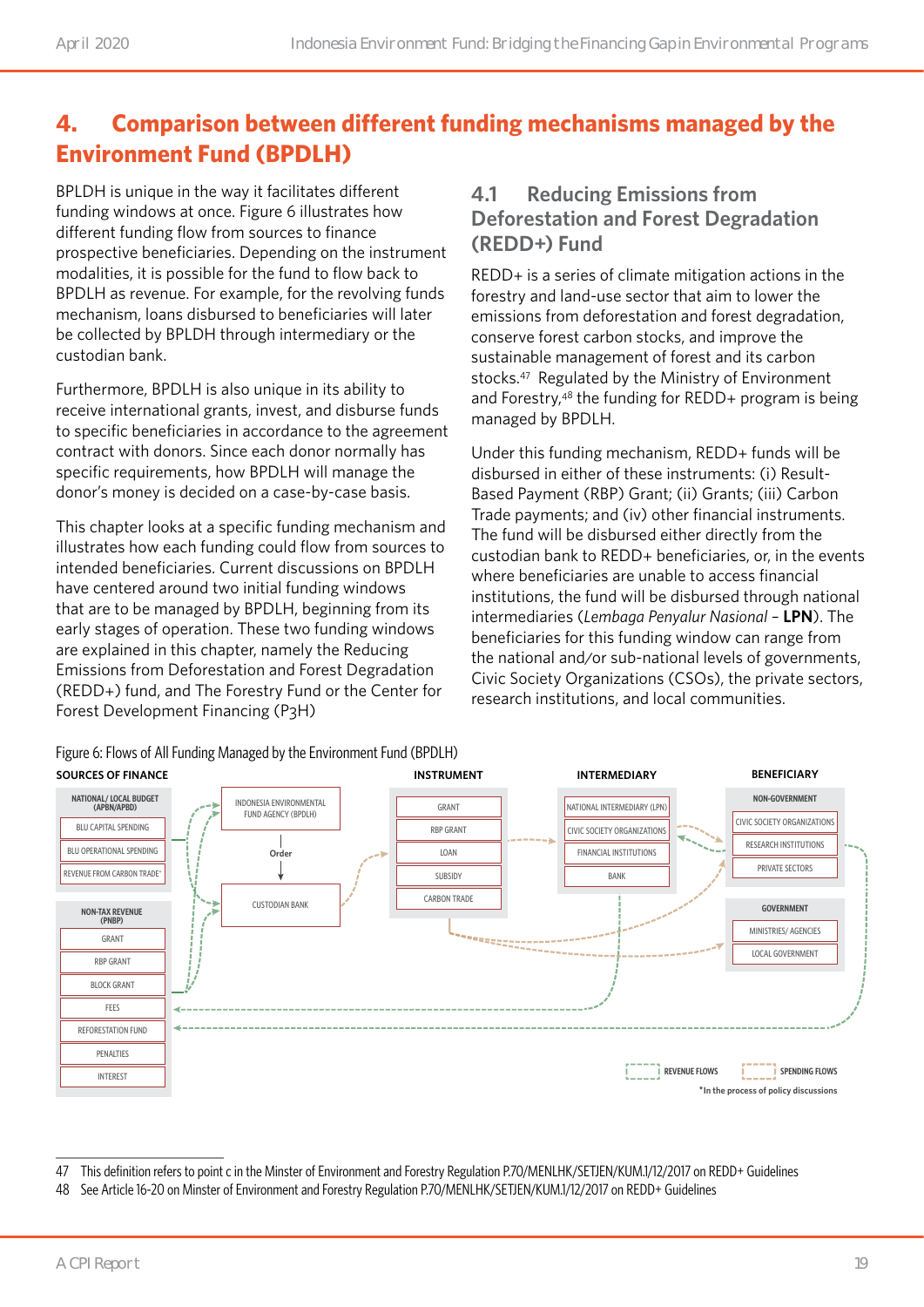#### **Carbon Market**

Carbon markets are one of the economic instruments being considered by Indonesia to accelerate emission reductions. This mechanism comprises of voluntary and mandatory mechanism. Voluntary mechanisms are already being practiced in Indonesia to some extent.

A mandatory mechanism is currently being discussed in parallel with discussions around the role of BPDLH in the carbon market. Mandatory mechanisms could be in the form of Emission Trading Scheme (ETS), carbon tax, or carbon offsetting. Indonesia has already set up a National Registry System (SRN) for carbon reduction projects.

## **4.2 Revolving Fund for Forest Rehabilitation**

The Revolving Fund mechanism under BPDLH is the Forestry Fund/Center for Forest Development Financing (P3H) BLU that is absorbed into BPDLH. Consequently, the operational modalities under BPDLH will be similar to the operational modalities when it was still under the former BLU (see Table 3 for reference).

The revolving fund finances private enterprises in land and/or forest rehabilitations using loan instruments.<sup>49</sup> The loan can be in the form of either a conventional loan, revenue sharing, or sharia loan—all of which differ in terms of interest rates, proportion of revenue sharing, and the profit margin shares. The recipients for this fund are all legal entities in the plantation and forestry business.In BPDLH, the principal loan plus interest, will be collected from the beneficiaries as non-tax revenue to finance more forestry businesses, and to cover the operational cost of BPDLH. Through a revolving scheme, this funding window aims to finance as many rehabilitation efforts as it can.



#### Figure 7: Flows of REDD+ Result-Based Payment Fund

49 See Minister of Environment Regulation P.59/MenLHK-Setjen/2015 on Disbursement and Collection of Revolving Fund for Land and Forest Rehabilitation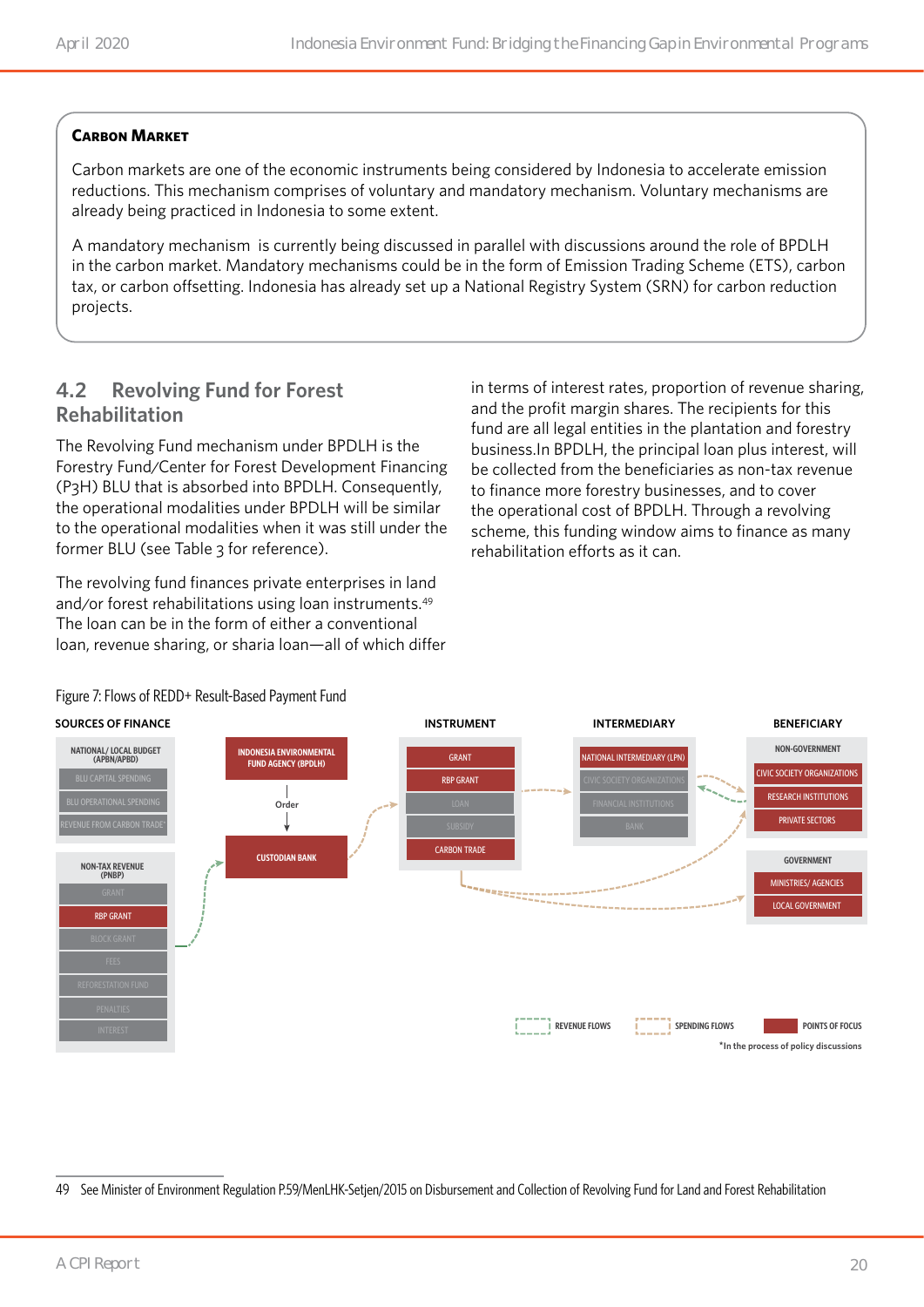Figure 8: Flows of Revolving Fund (formerly Forestry Fund/P3H)



# **4.3 Follow-Up Study on Potential Financing Schemes**

While the REDD+ and Revolving Funds are both specific funding mechanisms with specific objectives, BPDLH may design a strategic business plan to disburse funds based on existing needs. BPDLH's principle of additionality means that it can bridge the funding gaps for existing environment/climate change programs. Therefore, further inclusive discussions and analysis is needed to explore the current funding landscape and to map the potential program pipelines for BPDLH.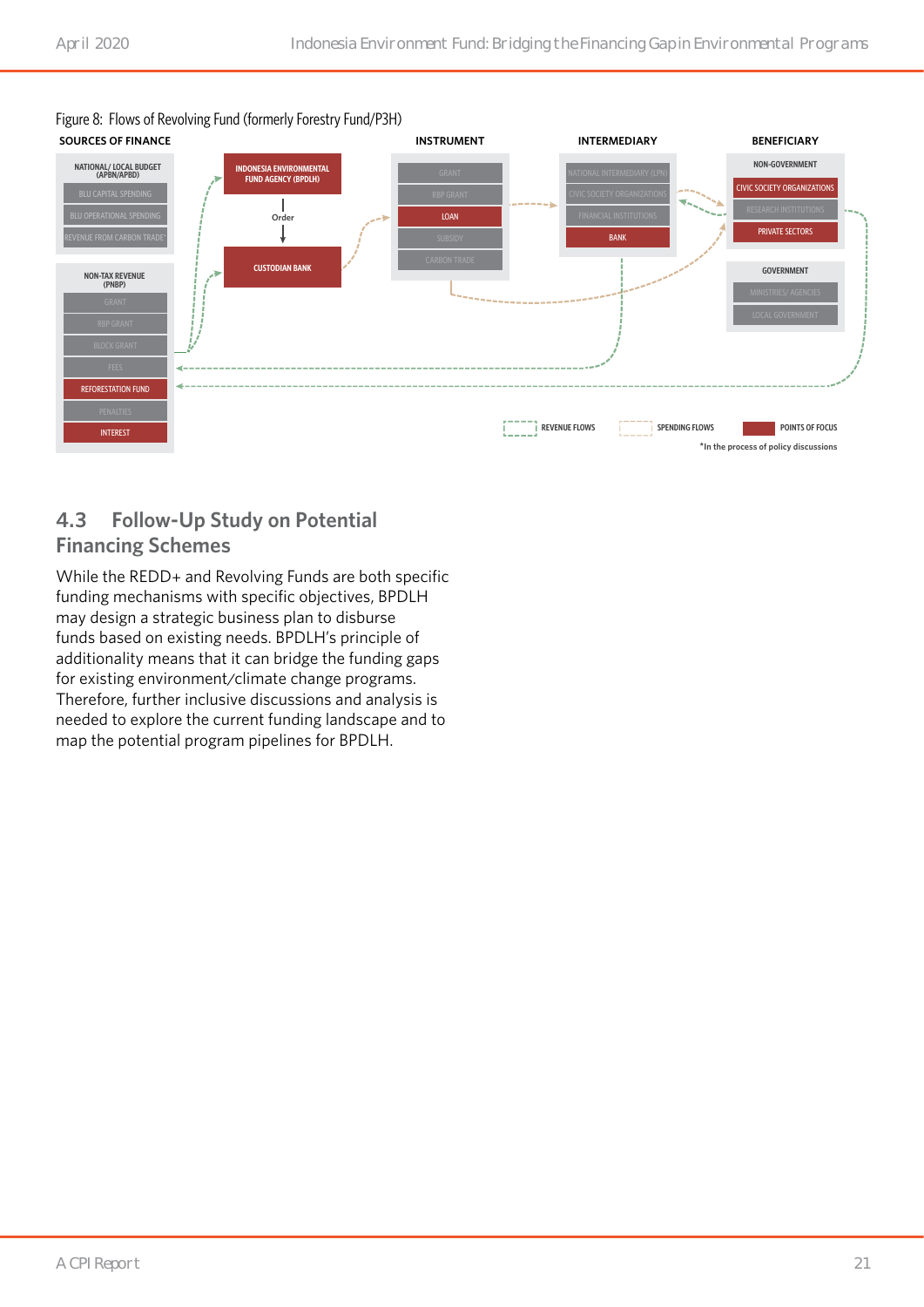# **5. Conclusion**

Indonesia has pledged to reduce 29% emissions by 2030 on its own and 41% with international assistance, making the existence of a funding agency for environmental and climate change programs necessary. The Indonesia Environmental Fund Agency was established in October 2019 to answer this need.

The process for establishment of BPDLH was initiated by the Ministry of Environment and Forestry in 2015, and the funds managed are part of a larger framework of environmental economic instruments envisioned under Government Regulation Number 46/2017 on Environmental Economic Instruments. The fund deploys environmental economic instruments with the overarching purpose of ensuring the accountability and compliance of environmental conservation and management; altering various stakeholders' mindset and behavior in economic activities; managing finance for the environment in a systematic, consistent, structured, and measurable way; and building public and global trust in the management of environmental funds.

BPDLH's mandate is not limited to efforts to reduce greenhouse gas emissions. The Environment Fund is designed to manage multiple financing schemes to finance multiple programs and recipients from multiple funding sources. Historically however, the main reason for establishing the fund was the need for having effective fund disbursements in place, which could help reach targets to reduce emissions from landuse change and forestry. The Environment Fund's full mandate is broad, encompassing two kinds of funds: (1) Conservation Funds, and (2) Pollution and Restoration Funds.

The Environmental Fund's legal structure as a public services agency, as well as novel traits specific to the Environmental Fund, puts it in a unique position to source, manage, and disburse funds to finance gaps in Indonesia's effort to reduce emissions and conserve the environment. Some key traits that have been discussed in this paper are as follows:

**1. The BLU legal vehicle offers flexibility in terms of the sources of finance it can accept, and the funding instruments it can offer.** The government is wellrehearsed in these practices due to having managed hundreds of BLUs, seven of which were established specifically to provide fund-management services. The flexibility allows for some interesting managerial traits. Procurement, for example, might follow government

procurement guidelines for revenues sourced from the state budget, or it might follow donor guidelines for donor funds managed in trust. BLU regulations also allow BPDLH to look for the appropriate people to manage these challenges by permitting the staffing to involve a mix of civil servant and non-civil servant professionals.

**2. While most sources of revenue for past fundmanaging BLUs in Indonesia are from state budgets, BPDLH could have diverse sources of revenue, including revenues from international donors and carbon markets, as well as a diverse project portfolio.** Through a rigorous investment and risk management strategy, not only will BPDLH have more secure and diverse sources of funds, but also more diverse beneficiaries As a result, BPDLH has potential to achieve bigger impacts. That being said, the effectiveness and efficiency of each of the seven fund-managing BLUs varies from each other. Some, such as the Cooperatives Fund, have managed to run its entire mandate and disbursed most of the funds that it manages. Others, such as the CPO Fund, have several mandates but have only managed to disburse funds to a few of them. Because BLUs have a public impact objective as well as a financial objective, effectiveness and efficiency must be seen through the lens of both implemented programs and financial performance against impact.

**3. While BPDLH shares the same characteristics with the other fund-managing BLUs in Indonesia on leveraging public and private funds for public services, it is the first BLU with flexibility to source both state funds and international financing.** In other words, BPDLH can act strategically as a "funding hub" for various funding mechanisms and act on the principle of additionality by bridging the gap between existing funding mechanisms for various environmental programs. There are various financing gaps that could potentially become the project pipelines for BPDLH, which could be explored as a follow up from this study.

**4. BPLDH is unique in the way it can facilitate different funding windows at once.** This paper analyzed the two funding windows currently discussed to be managed by BPDLH as it begins its operations, namely the Reducing Emissions from Deforestation and Forest Degradation (REDD+) Fund and Forest Rehabilitation Revolving Fund. Under the REDD+ fund window, funds will be disbursed through either (i) Result-Based Payments (RBP) Grant; (ii) Grants; (iii) Carbon Trade payments;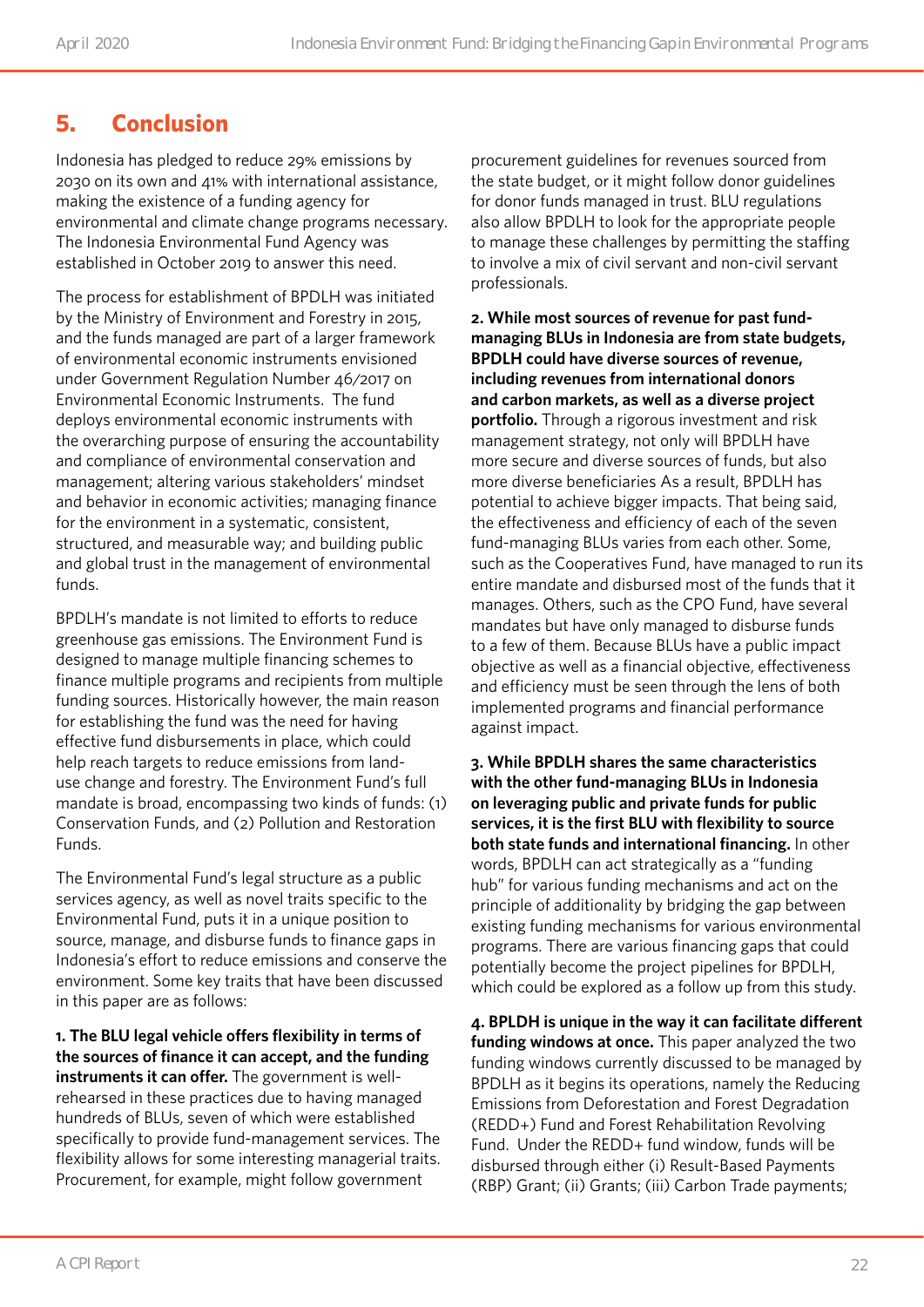and (iv) other financial instruments. The beneficiaries for this funding window can range from the national and/or sub-national levels of governments, Civic Society Organizations (CSOs), private sectors, research institutions, and local communities. By contrast, the revolving fund finances only private enterprises in land and/or forest rehabilitations using loan instruments. The loan can be in the form of either a conventional loan, revenue sharing, or sharia loan—all of which differ in terms of interest rates, proportion of revenue sharing, and the profit margin shares. The recipients for this fund are all legal entities in the plantation and forestry business. While the REDD+ and Revolving Funds are both specific funding mechanisms with specific objectives, BPDLH may design a strategic business plan to disburse other funds based on existing needs. Therefore, further inclusive discussions and analysis is needed to explore the current funding landscape and to map the potential program pipelines for BPDLH.